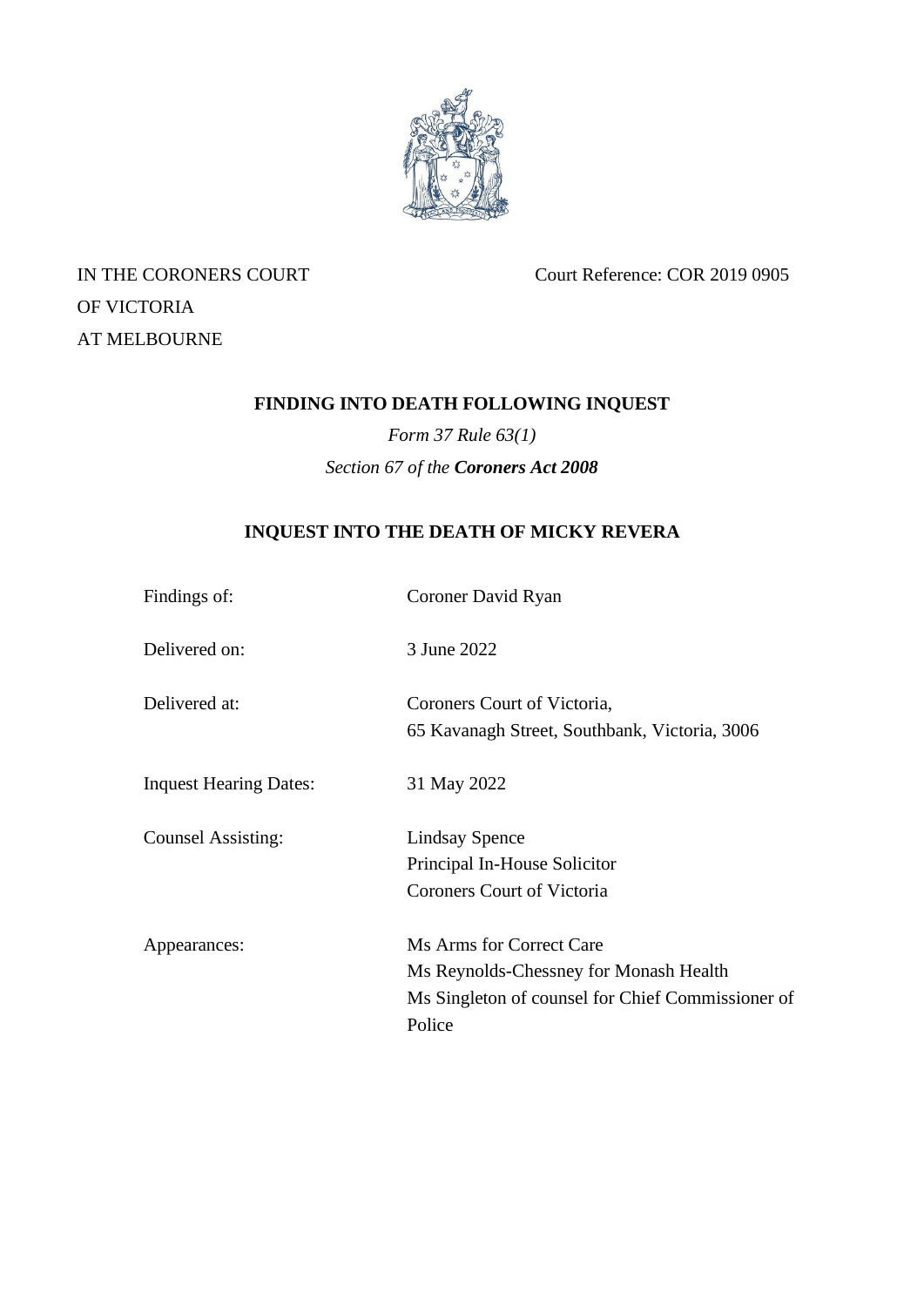I, Coroner David Ryan, having investigated the death of Micky Craig Revera, and having held an inquest in relation to this death on 31 May 2022 at Melbourne, find that:

- the identity of the deceased was Micky Craig Revera born on 15 April 1978;
- the death occurred on 18 February 2019 at Melbourne Assessment Prison, 317-353 Spencer Street, West Melbourne, Victoria, 3003;
- from 1(a) Unascertained causes

in the following circumstances:

## **INTRODUCTION**

1. On 18 February 2019, Micky Craig Revera was 40 years old when he was found deceased in Unit 13 of the Melbourne Assessment Prison (**MAP**). Micky had been arrested by Victoria Police on 12 February 2019. At the time of his arrest, Micky had no fixed residence.

## **BACKGROUND**

- 2. Micky was born in the Seychelles on 15 April 1978. His father was Wilson Revera and his natural mother was not involved in his life after the age of 3 months. He was raised predominantly by his paternal grandmother, Joanes Revera and members of his extended family. In 1987, Micky immigrated to Australia with his grandmother and other members of the extended family. The same year, Joanes formally adopted Micky.
- 3. Upon arriving in Australia, Micky and his family lived in Murrumbeena before moving into a flat in Springvale. Micky attended Springvale Primary School and then Springvale High School, concluding his schooling in Year 10. He then worked in numerous labouring jobs including at a mechanic business, a packing factory and at a tannery.
- 4. Micky commenced using cannabis at around 16 years of age and his drug use escalated to include amphetamines and eventually heroin. Micky's medical records detail years of heroin addiction including numerous overdoses. An extract of Micky's claims under the Medicare and Pharmaceutical Benefits Scheme (**PBS**) indicate that he was not prescribed any medication and had not consulted a general practitioner in the 12 months prior to his death.
- 5. Micky's had a significant criminal history which included convictions for assault, theft, armed robbery and drug related offences.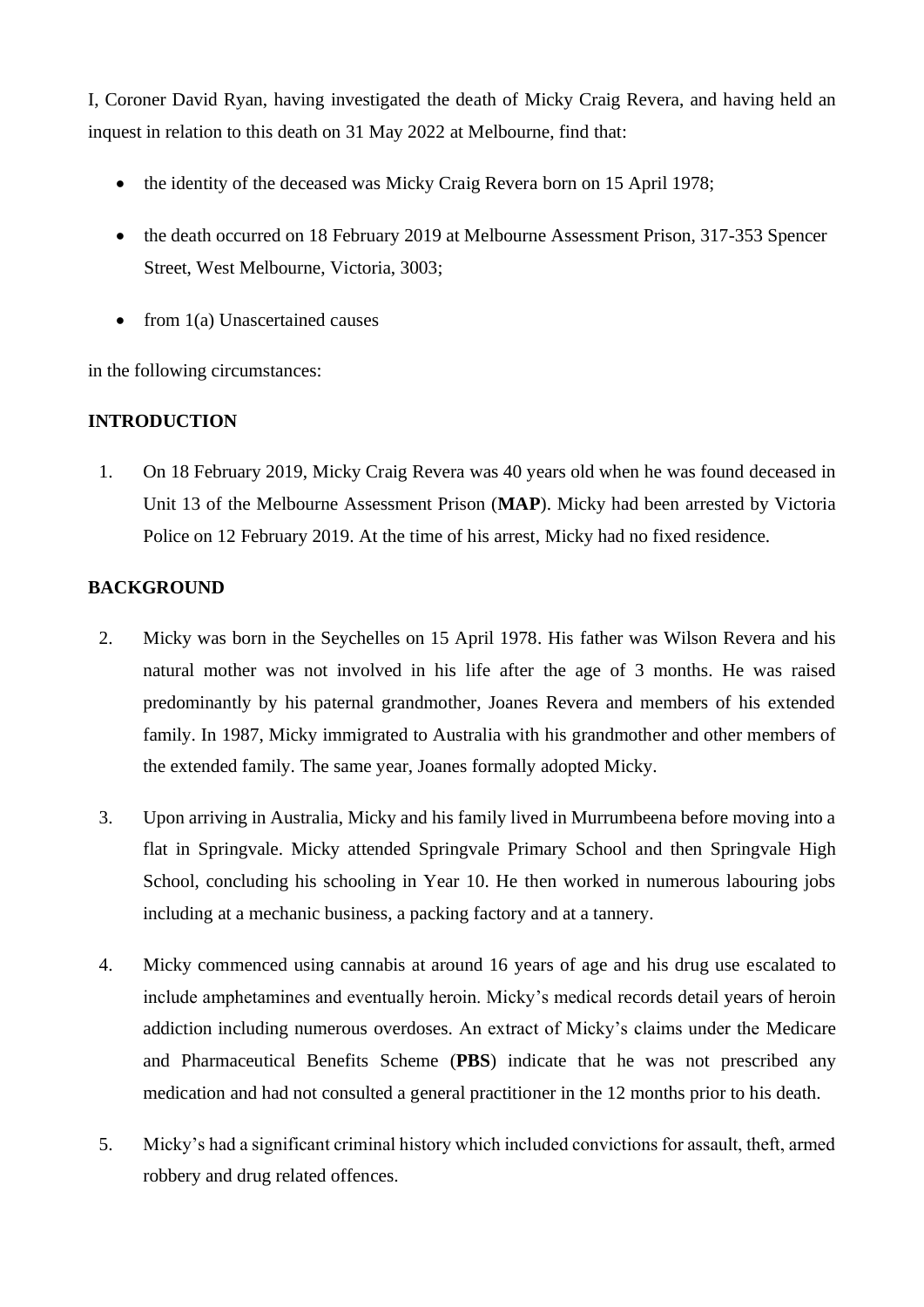## **THE CORONIAL INVESTIGATION**

- 6. Micky's death was reported to the Coroner as it fell within the definition of a reportable death in the Coroners Act 2008 (**the Act**). Reportable deaths include deaths that are unexpected, unnatural or violent or result from accident or injury. The death of a person in care or custody is a mandatory report to the Coroner, even if the death appears to have been from natural causes.
- 7. The role of a coroner is to independently investigate reportable deaths to establish, if possible, identity, medical cause of death, and surrounding circumstances. Surrounding circumstances are limited to events which are sufficiently proximate and causally related to the death. The purpose of a coronial investigation is to establish the facts, not to cast blame or determine criminal or civil liability.
- 8. Under the Act, coroners also have the important functions of helping to prevent deaths and promoting public health and safety and the administration of justice through the making of comments or recommendations in appropriate cases about any matter connected to the death under investigation.
- 9. Section 7 of the Act provides that a coroner should liaise with other investigative authorities, official bodies or statutory officers to avoid unnecessary duplication of inquiries and investigations and to expedite the investigation of deaths.
- 10. Victoria Police assigned Detective Senior Constable Italia to be the Coroner's Investigator for the investigation of Micky's death. The Coroner's Investigator conducted inquiries on my behalf, including taking statements from witnesses – such as family, the forensic pathologist, treating clinicians and investigating officers – and submitted a coronial brief of evidence.
- 11. This finding draws on the totality of the coronial investigation into Micky's death including evidence contained in the coronial brief. While I have reviewed all the material, I will only refer to that which is directly relevant to my findings or necessary for narrative clarity. In the coronial jurisdiction, facts must be established on the balance of probabilities. 1

<sup>&</sup>lt;sup>1</sup> Subject to the principles enunciated in *Briginshaw v Briginshaw* (1938) 60 CLR 336. The effect of this and similar authorities is that coroners should not make adverse findings against, or comments about, individuals unless the evidence provides a comfortable level of satisfaction as to those matters taking into account the consequences of such findings or comments.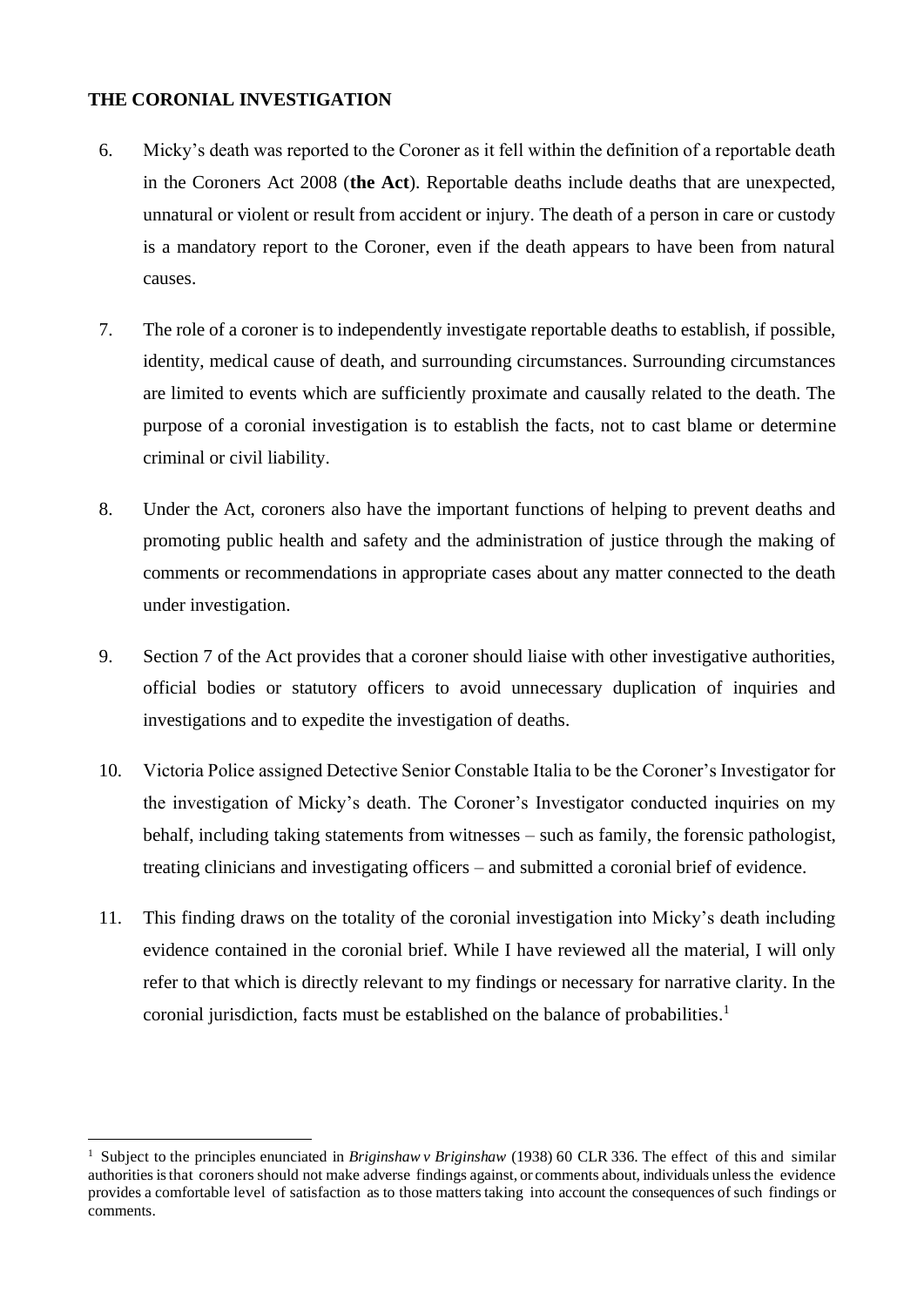## **MATTERS IN RELATION TO WHICH A FINDING MUST, IF POSSIBLE, BE MADE**

## **Circumstances in which the death occurred**

## 12 February 2019 – Arrest of Micky Revera by Victoria Police

- 12. On Tuesday 12 February 2019 at 6.58pm, a member of the public contacted emergency services reporting that a red Kia Sportage (later confirmed being driven by Micky) was being driven erratically on Cheltenham Road, Keysborough. The member of the public followed the red Kia Sportage and relayed to emergency services that the vehicle had pulled into a driveway at premises at 27 Bloomfield Road.
- 13. Victoria Police conducted vehicle registration checks and confirmed that the Kia was bearing stolen registration plates.
- 14. The following Victoria Police units responded to the report:
	- (a) Constable Drew Richmond and Senior Constable Penny Russo (Springvale 201);
	- (b) A/Sergeant Amanda Dean (Patrol Supervisor) and Constable Scott Brooks (Springvale 251); and
	- (c) A/Sergeant Desmond Vis and Senior Constable David Hansen (Dandenong 751).
- 15. Springvale 201 acknowledged broadcasts from Police Communications about the Kia and were enroute to the location at 7.09pm, arriving at 7.17pm. On arrival, they observed the Kia in the driveway at 27 Bloomfield Road and they parked directly behind it. Springvale 251 arrived at approximately the same time and parked on the road opposite the address.
- 16. Constable Richmond was about to exit his police vehicle when he observed that the reverse lights on the Kia had become illuminated and the vehicle began to reverse towards Senior Constable Russo, who was on the passenger side of their police vehicle. Constable Richmond quickly placed the police vehicle into reverse and moved back approximately a metre before it was hit by the Kia, causing damage to the left quarter panel and breaking the front left headlight. The car became jammed between the police vehicle and the fence at the front of the property.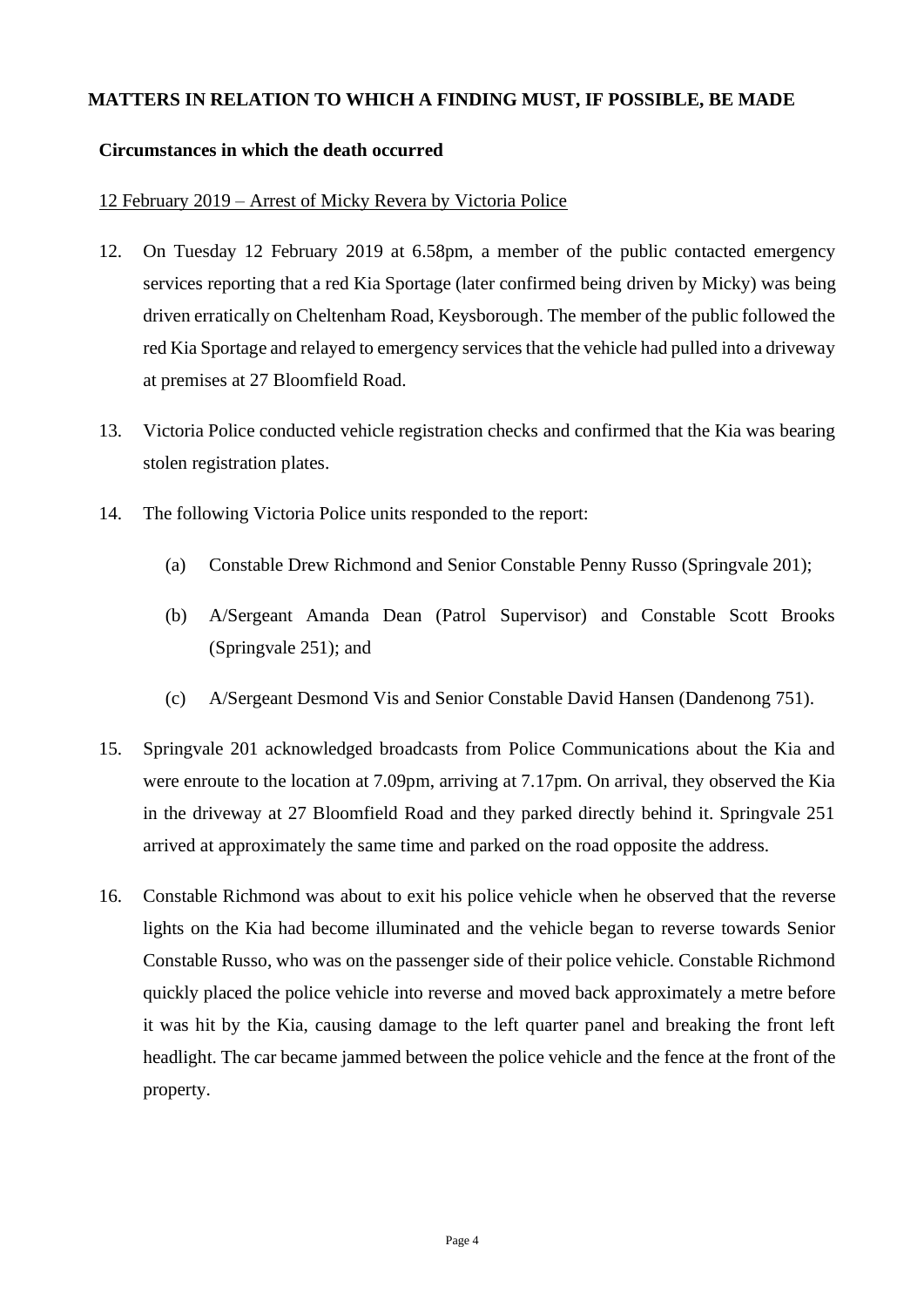- 17. A/Sergeant Dean and Constable Brooks in the meantime approached the driver's side of the Kia and were attempting to apprehend the driver. Micky continued to drive the Kia back and forward in an attempt to push past the police vehicle and onto the street. Utilising his baton, Constable Brooks smashed the driver's side window and ordered Micky to turn off the engine and get out of the vehicle, but Micky continued to try and manoeuvre the Kia out of the property. At that time, Dandenong 751 arrived at the scene and positioned their vehicle against the rear bumper bar of the Kia but it continued to impact both police vehicles by accelerating forwards and backwards continually.
- 18. Both Constable Richmond and Constable Brooks then struck Micky with their batons through the smashed window approximately three times each to his forearms to try and stop him from driving the vehicle. Micky continued to ignore all directions to turn off the engine and exit the Kia, resulting in both Constable Brooks and A/Sergeant Dean deploying oleoresin capsicum (**OC**) spray which impacted both Micky and the female front passenger without apparent effect. Senior Constable Hansen then struck Micky with his baton once to the hand and twice to the right leg in an effort to stop him from driving and was then able to successfully remove the keys from the Kia's ignition, turning off the engine. Constable Richmond observed at that point that "*the driver was unaware that S/Cst Hansen had removed the keys and was still trying to drive the inoperable vehicle*".
- 19. Senior Constable Hansen and Constable Richmond then removed Micky from the vehicle onto the ground where he was placed under arrest by Senior Constable Hansen and handcuffed. Senior Constable Russo and Constable Brooks removed the female passenger from the vehicle onto the ground where she was placed under arrest and handcuffed. Micky was subsequently placed in the recovery position, searched and provided with water from a nearby garden hose to wash his face following the OC deployment. Micky stated that his name was 'Michael' and was later identified by Acting Sergeant Vis.
- 20. Ambulance Victoria paramedics attended the location at 7.32pm and provided treatment to Micky for OC exposure. In her statement to police, paramedic Mona Massarany's recalled that "*the patient's behaviour was abnormal and irrational, he was not answering AV questioning or engaging in any conversations but instead was irritable, crying, and occasionally muttering words to himself*".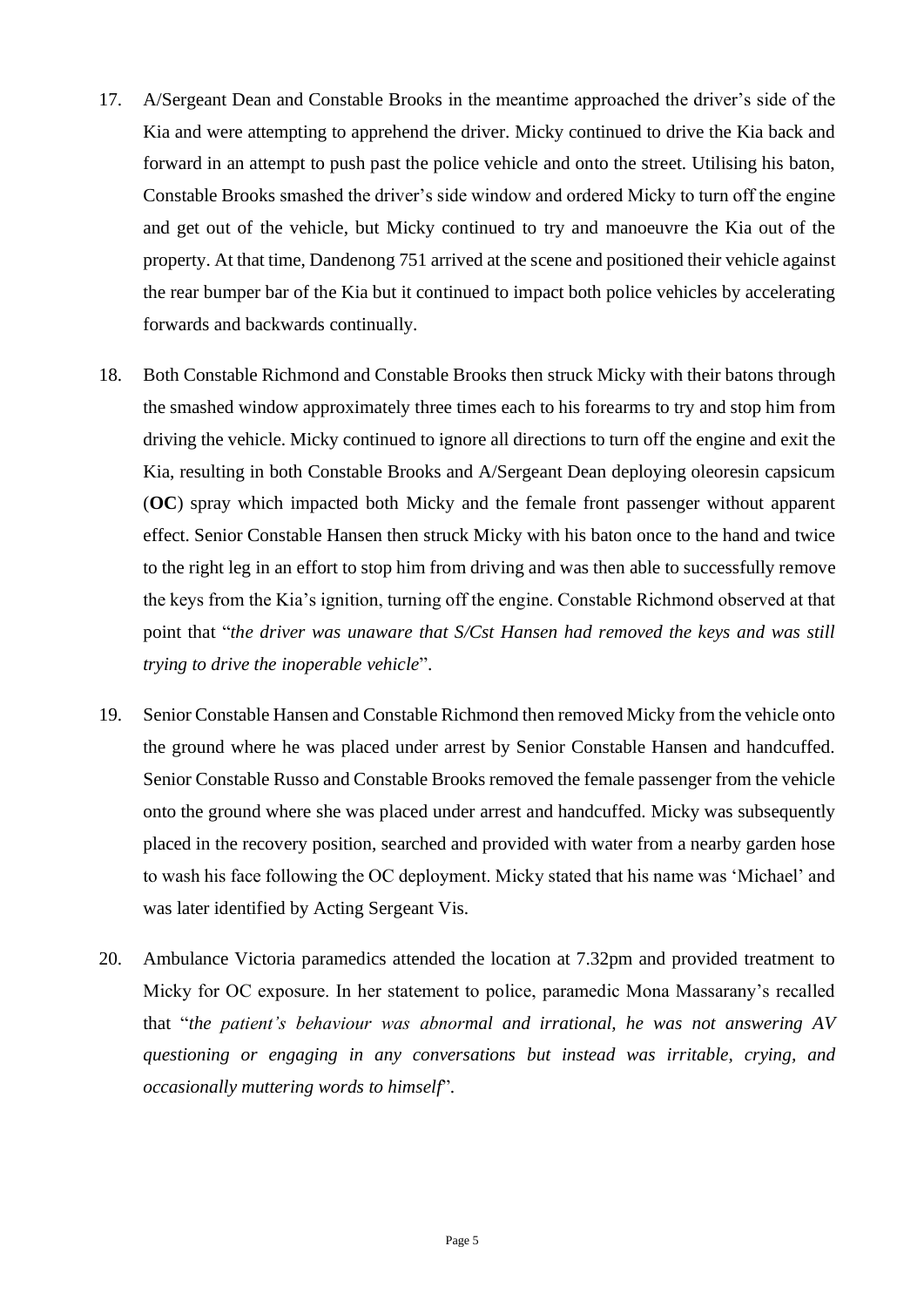21. Upon examining Micky, paramedics identified what appeared to be an old stab wound to his right knee that had been poorly bandaged as well as some bruising to his upper arm. They treated Micky with oxygen and he was sedated with ketamine and midazolam. At 8.38pm, Ambulance Victoria transported Micky to Dandenong Hospital for further assessment.

#### 12-13 February 2019 – Dandenong Hospital

- 22. Ambulance Victoria arrived at Dandenong Hospital at 8.43pm where Micky was initially assessed by Dr Daniel Crompton. The discharge summary records that Micky was "*found to have a knee laceration so transferred to ED for assessment but, in process of arrest capsicum sprayed, struck repeatedly with baton to face and right arm, restrained then sedated with ketamine and IM midazolam – failed PIV x2 in feet*". Dr Crompton observed "*erythema and swelling to right cheek, bruising and swelling to right humerus and forearm, 3cm laceration to right knee – distal to patella, anterolaterally placed, superficial*". Micky's management and treatment at the Emergency Department was recorded as "*knee wound irrigated, inspected and closed with 3-0 nylon sutures – out in 7-10 days, ADT updated, x-ray of knee and right arm – nothing abnormal detected*". Micky's discharge summary recorded within the results section "*x-rays no fractures, recovered from sedation, awake, alert, oriented, mobilised out of bed, cleared for discharge*".
- 23. Micky remained in custody throughout the entire time at Dandenong Hospital and was cleared for discharge at 2.55am. He was then transported from Dandenong Hospital to Dandenong Police Station by Constable McKeown-Munn and Constable Dobly (Dandenong 310).

#### 13 February 2019 – Dandenong Police Station

24. In the early hours of 13 February 2019, Sergeant Katie Johnson was the night shift Custody Sergeant at the Dandenong Police Station. Micky arrived at 3.10am and Sergeant Johnson observed him:

> "…*exit the rear of the vehicle in a hospital gown. He was unsteady on his feet and appeared heavily sedated. He was staring and drooling. I sat Revera in the custody area and whilst sitting on the chair Revera could barely answer questions and continued to drool and stare. Revera had a laceration to his right knee which was covered up, and he had slight swelling and bruising to his face and arms*".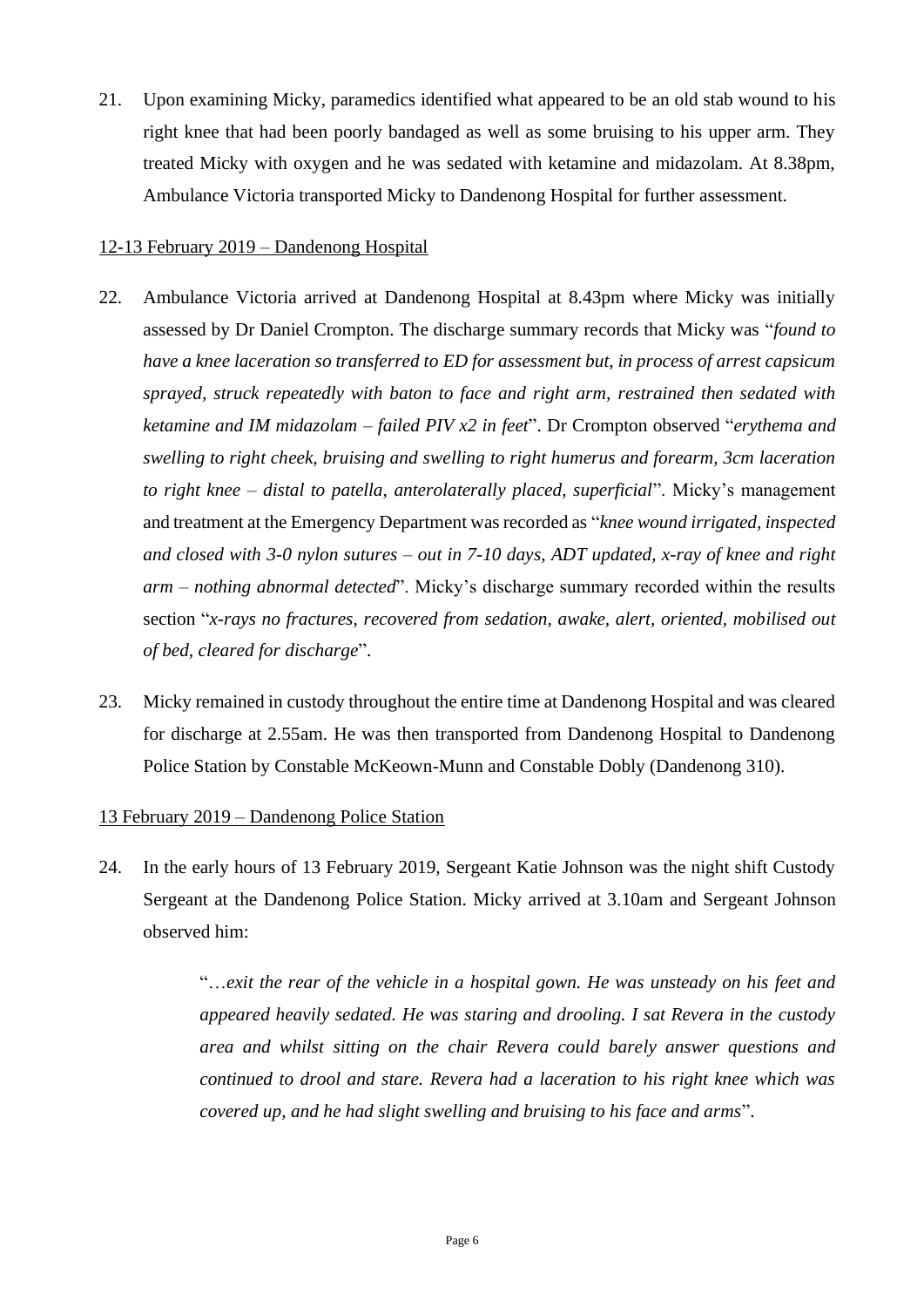- 25. Detective Senior Constable Sally Spalding from Dandenong Criminal Investigation Unit (**CIU**) attended the custody area and "*observed Revera to be very sluggish and non-responsive to verbal commands, he was drooling and had glazed eyes*". With the assistance of Police Custody Officers (**PCOs**), Micky was escorted to an interview room and DSC Spalding recalled that "*as soon as Revera was seated at the table in the interview room he sat with his head on the table. Prior to commencing the interview I attempted to speak with Revera to explain the interview process however he remained with his head on the table*". DSC Spalding commenced the interview at 3.24am in the presence of Detective Senior Constable Antonio Melesia, however Micky refused to sit up and remained with his head on the table. DSC Spalding subsequently suspended the interview and contacted a Forensic Medical Officer (**FMO**) for the purpose of ascertaining Micky's fitness for interview. During this time Micky was placed in the cells.
- 26. At 3.41am, DSC Spalding had a telephone conversation with Dr Angela Williams, Consultant Forensic Physician at the Victorian Institute of Forensic Medicine (**VIFM**). DSC Spalding conveyed her observations in respect of Micky to Dr Williams who formed the opinion "*that Mr Revera was unfit for police interview at that time. I did not attend the police station. I advised of the duty of care for Mr Revera, advice regarding the need for transfer to hospital and that transport should occur by ambulance. My concerns were regarding the state of the patient, the lack of 'getting better', the potential deterioration despite hospital care, the lack of information regarding medical investigation and the possibility of drug effects. This information was discussed at the time with DSC Spalding … … I was concerned regarding his state of consciousness, that is the potential for head injury or drug effects*". Following that telephone conversation DSC Spalding briefed Custody Sergeant Johnson.
- 27. At 3.50am, Sergeant Johnson contacted the Dandenong Hospital and "*spoke to the nurse in charge of the ED. I confirmed that Revera had only been given medication by the ambulance and that medication consisted of 400mg ketamine and 5mg midazolam. I was informed that this dosage of medication should take 140 minutes to wear off and I discussed my concerns that it was 6 hours post dosage and that he wasn't improving. Medical staff advised that Revera may also be coming off drugs of dependence and this could explain his sedated presentation and drooling. Medical staff stated that he had been discharged with no concerns and that he was fit to be in police custody*".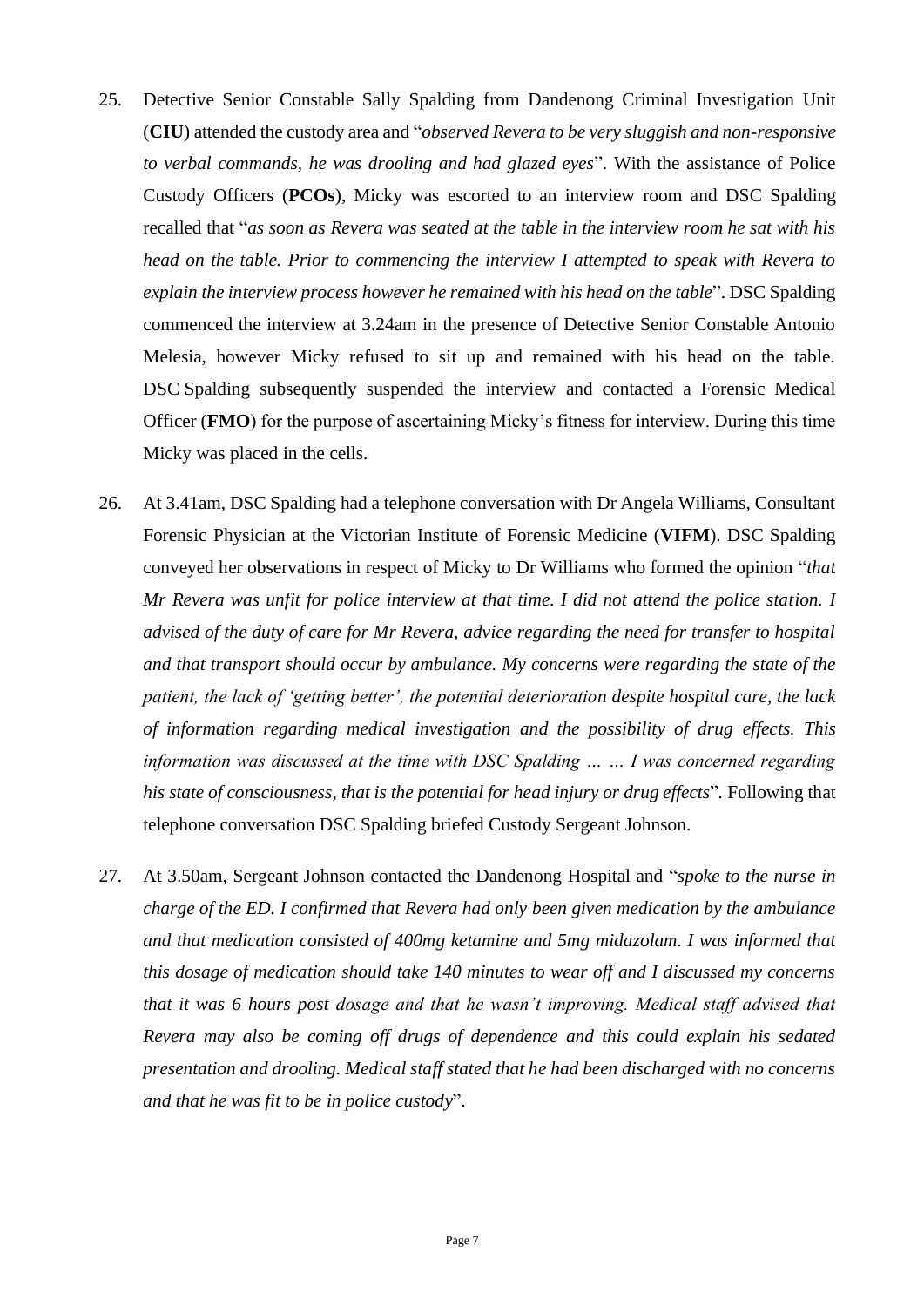- 28. At 3.59am, DSC Spalding telephoned Dr Williams who maintained her previous opinion notwithstanding the most recent telephone conversation with staff at Dandenong Hospital.
- 29. At 4.02am, Sergeant Johnson contacted the Custodial Health Assistance Line (**CHAL**) and spoke with Nurse Patricia Muroyiwa. Sergeant Johnson provided to Ms Muroyiwa the discharge paperwork from Dandenong Hospital and after considering this, Ms Muroyiwa formed the opinion "*Mr Revera was fit to remain in police custody … The custody sergeant told me Revera would be remanded and would be attending the custody centre where we could assess him in a few hours. I advised the custody sergeant to conduct 15-minute checks of Revera and I advised the nurse who was relieving me that Revera would need to be assessed when he arrived*".
- 30. At 4.20am, Sergeant Johnson attended the cells with DSC Spalding and PCOs and "*Revera responded when physically moved and talked about using approximately 1g of methylamphetamine each day. Revera insisted he had not used anything else*". The Officers then left the cell and allowed Micky to sleep, with Sergeant Johnson instructing the PCOs to monitor Micky closely and to record all checks in the custody module.
- 31. At 9.30am, the Custodial Health Nurse who had taken over from Nurse Muroyiwa contacted Dandenong Police Station to check on Micky's welfare. Their subsequent notation in the medical records stated "*PR remains sleepy but rousable. PCOs state they have continued regular observations, encouraging eye opening and verbal responses which is still being encouraged … … He is full coherent and orientated to time and place. The PCO reports his injured leg with sutures 'looking ok'. Advised PCOs to liaise with CHAL if they notice a drop in his conscious levels/he becomes more difficult to rouse or any other changes in his condition*".
- 32. At around 10.00am, Senior Constable Alison Johnson from the Dandenong CIU attended Micky's cell with several PCOs to request an interview. The previous evening she had conducted a LEAP check on Micky and ascertained that at the time of his arrest, he was subject to four outstanding warrants. She also commenced preparing a brief in support of an application to have Micky remanded in custody.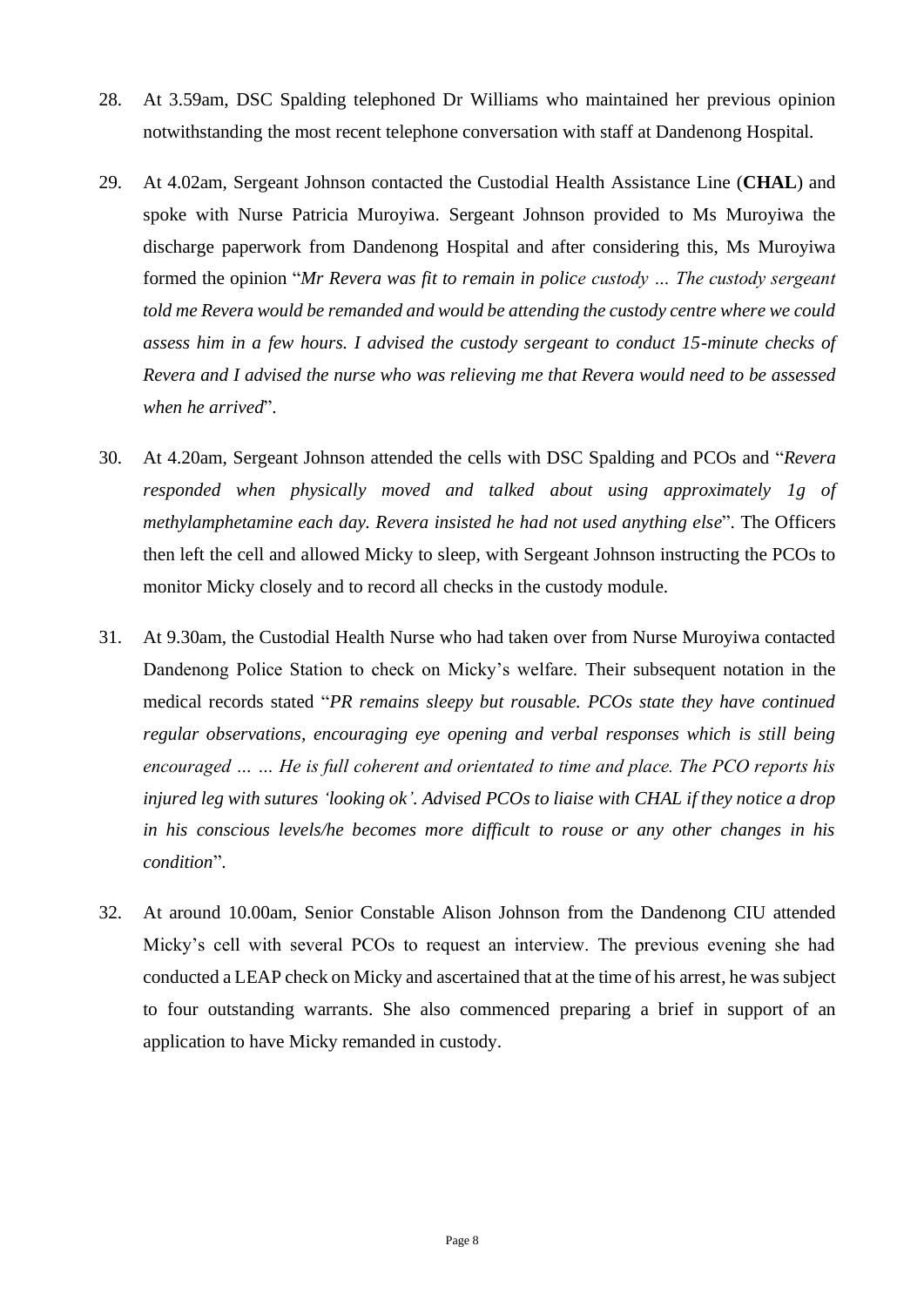- 33. Senior Constable Johnson observed that "*he was awake and appeared to be alert. He didn't answer me at first … … I grabbed his arm to help sit him up but he yelled 'ouch'. I noticed some bruising on his arms so I avoided touching him there again …… At this point he was fully awake and coherent and was just uncooperative. I advised him that it was his opportunity to tell his side of the story. He didn't answer me. I said 'does this mean you are refusing to be interviewed?', he said 'yes'*".
- 34. Following Micky's refusal to be interviewed, Senior Constable Johnson returned to the CIU Office and continued working on the remand brief in preparation for Micky's appearance before the Magistrates Court of Victoria.

#### 13 February 2019 – Melbourne Custody Centre

- 35. At 11.00am, Micky was transported to the Melbourne Custody Centre (**MCC**) where he was remanded to appear at the Magistrates Court at Dandenong on 12 March 2019. At 2.22pm, the following notation was made by Registered Nurse Kate Viney-Johnson in Micky's medical records, "*reviewed on arrival to MCC … … G4S requested for CNS to review PR. Reviewed at desk, PR yawning, appears tired, able to talk, standing unaided. PR states aware of location, not able to tell me about events at hospital last evening. PR states used heroin yesterday. Dressing noted on right knee. CNS informed G4S staff PR appears stable – able to be remanded in custody*".
- 36. Later that afternoon at around 4.00pm, Micky vomited, however he refused to attend the medical clinic and was therefore assessed in his cell by Ms Viney-Johnson and Nurse Manager Geraldine Govett with the following notations being made in his medical records "*PR seen in cell as refused to come to clinic due to opiate withdrawals. PR states daily heroin user, last used yesterday. PR has been vomiting over cell floor and states hot and cold. PR unwilling to answer any more questions, however yawning and tired. PR was seen in ED last night for injury to leg and alleged assault during arrest then given some sedation. All investigations nothing abnormal detected*".
- 37. At 7.00pm, nightshift staff nurse Samantha Heard commenced her shift and attended Micky's cell with Ms Viney-Johnson where a handover was conducted. Micky informed them that "*he was feeling sick, he had hot and cold sweats, he was a heavy heroin user and had last used the day before. He looked tired and was yawning and he told me he was vomiting*".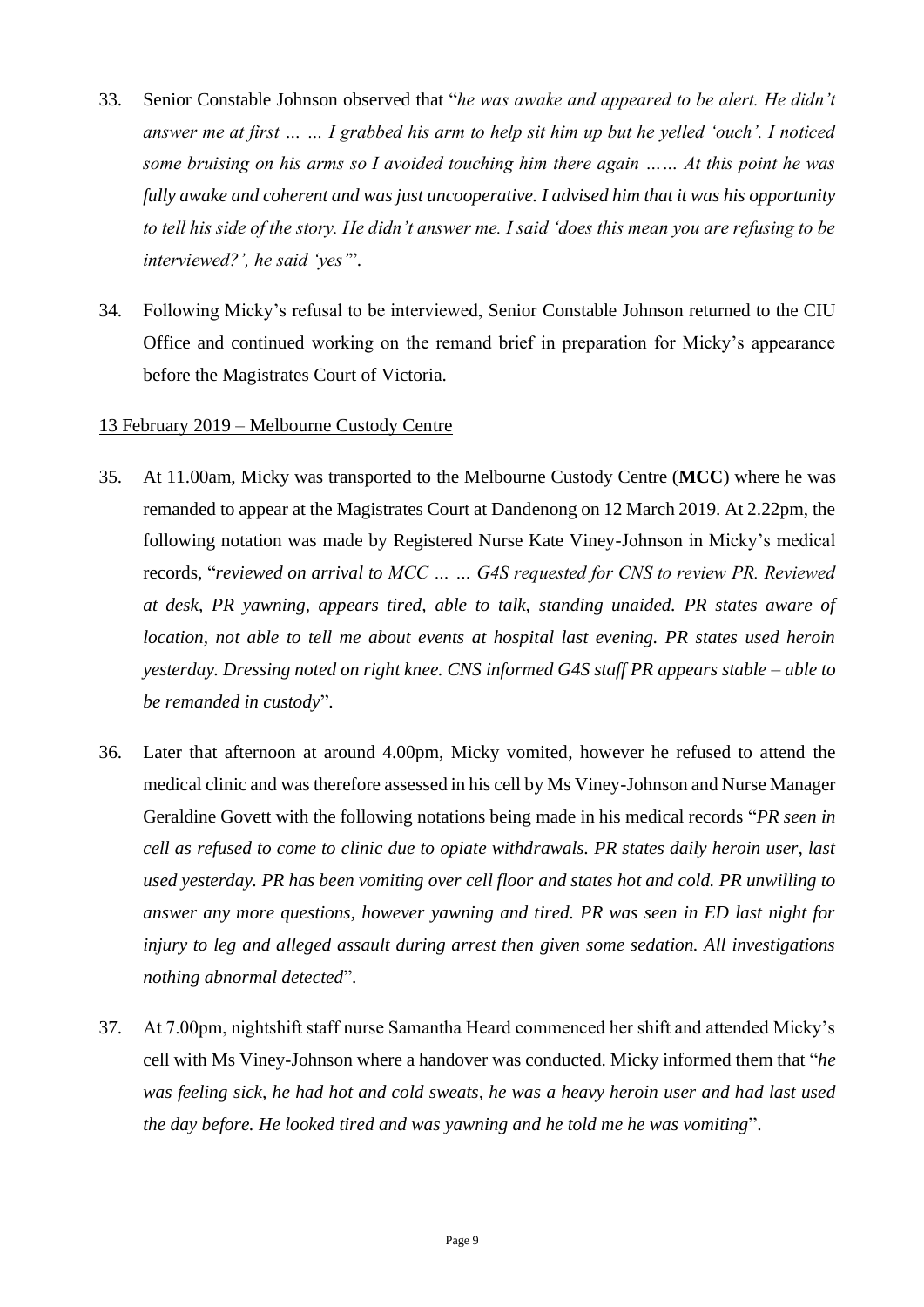38. They then contacted the on-call doctor, Dr Michael Wong, who authorised a treatment plan for Micky's symptoms of opioid withdrawal. At 10.30pm, a dose of 10mg metoclopramide was administered via intramuscular injection in an attempt to treat Micky's nausea. At 11.00pm, Micky was reassessed and he stated that he had not vomited since the injection. At around 11.10pm, Micky was administered an opioid starter dose to assist with his withdrawal from heroin, authorised by Dr Wong (diazepam 10mg, pantoprazole 40mg, paracetamol 1mg, codeine 16mg and hyoscine butylbromide 20mg).

#### 14 February 2019 – Melbourne Custody Centre

- 39. At 8.20am on 14 February 2019, Dr Wong and Registered Nurse Megan Bowmaster conducted a welfare check to assess Micky's opiate withdrawal symptoms. Dr Wong observed that Micky was "*lying down, initially slow to wake up, once sitting up was responding verbally, making good eye contact. He was orientated to time, person and place – indicating that he was drowsy or sleepy rather than confused …there was evidence he had been vomiting …he appeared lethargic. His presentation was consistent with the provisional diagnosis of opioid withdrawal*". Micky was administered another dose for opioid withdrawal, however immediately after taking this medication, he vomited and then wanted to lie down again and was reluctant to engage in further communication.
- 40. Dr Wong prescribed metoclopramide 10mg via intramuscular injection again to assist with Micky's vomiting. However, prior to administering the injection they were informed that Micky was to be transported to MAP. Dr Wong and Ms Bowmaster requested Micky to attend the clinic to receive his injection and be assessed as to whether he was well enough to be transferred to MAP. Micky attended the clinic and Dr Wong observed that "*his appearance had improved. He was more alert, more awake, and was sitting up and alert and his appearance improved. He did not vomit when he attended the clinic and RN Bowmaster gave him the injection. I determined he was able to be transferred to prison custody*". Micky was transferred to MAP just after 11.00am.

#### 14 February 2019 – Melbourne Assessment Prison

41. Micky was allocated a temporary cell at MAP. At 1.01pm, a Direct Reception Assessment was undertaken by Medical Officer Dr Carmencita Esquivel who observed that Micky "*walked to the clinic unaided. He was speaking in sentences and was complaining about his injuries and that he was withdrawing from drugs. He had extensive bruising to his right upper*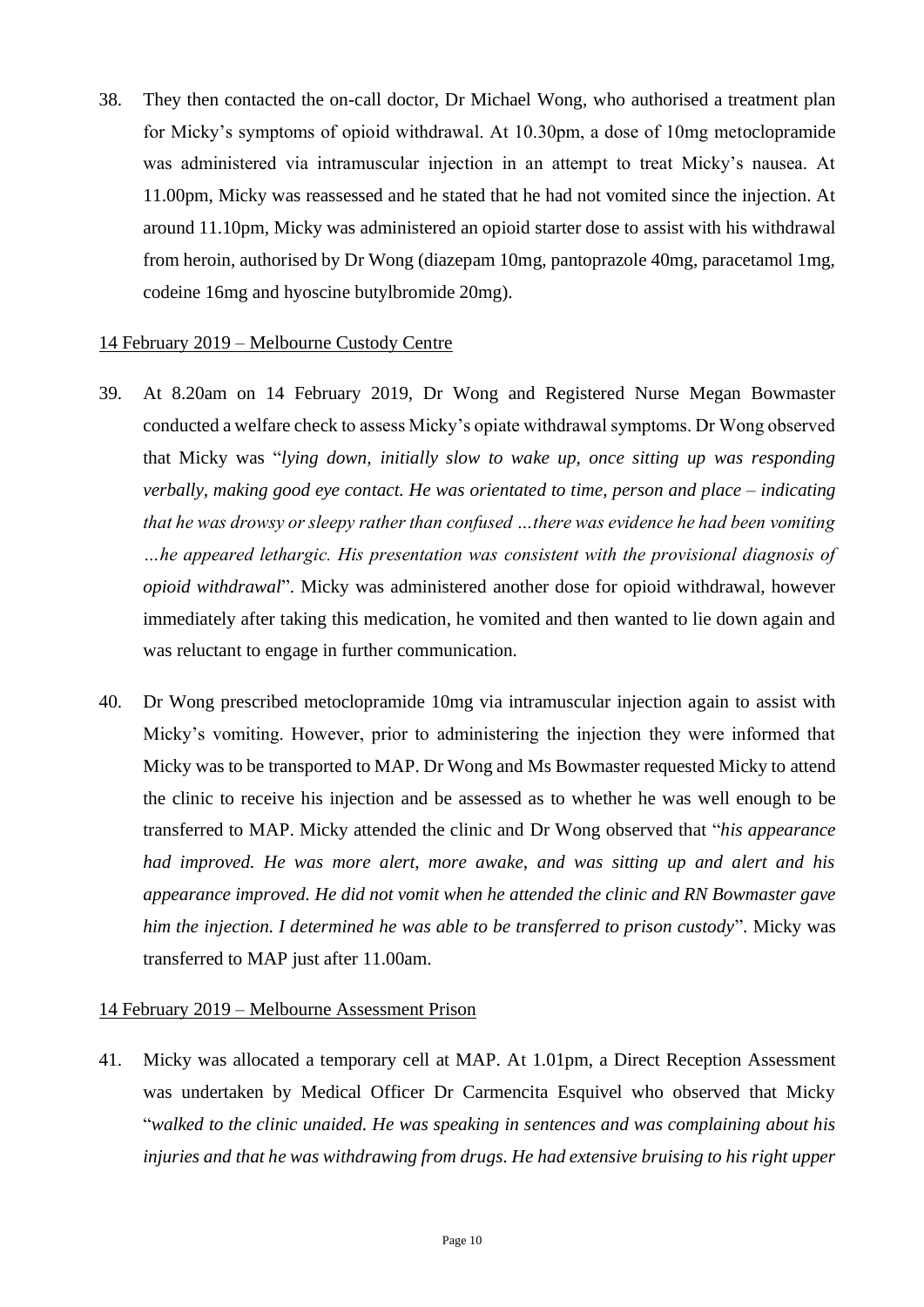*and lower limbs with none on his torso or face. There was no limb deformity. His observation parameters were within normal range. His temperature was 36.7C; blood pressure 134/85; heart rate 54; and respiratory rate 14. His chest was clear and there was dual heart sounds and nil murmur. He had a right knee laceration which was already dressed*".

- 42. Dr Esquivel prescribed an opioid withdrawal pack which included a reducing dose of diazepam 10mg twice a day for 2 days then diazepam 5mg BD for 3 days, Panadeine 2 tablets twice a day for 5 days, Nexium 20mg daily for 5 days and metoclopramide 10mg daily for 5 days. He was also prescribed analgesia for his injuries (Ibuprofen and Panadol Osteo (after his Panadeine expired). A review of his wound was booked for 15 February and a medical review in the doctor's clinic was booked on 16 February.
- 43. Dr Esquivel noted the following issues at the assessment, "*haematoma on right arm and thigh, right knee laceration and wound, opioid withdrawal*". The medical history taken at the time in respect of drug and alcohol history indicated that Micky used both heroin and amphetamines intravenously on a daily basis.
- 44. At 2.31pm, a Reception Psychiatric Assessment was conducted on Micky by Registered Psychiatric Nurse Anand Kerranchira. Mr Kerranchira noted that Micky was difficult to assess due to drowsiness, which she considered could indicate he was drug affected. Micky required extensive prompting to respond to questions and only provided very vague answers regarding his current risk of suicide or self-harm. Mr Kerranchira identified that Micky had not been in contact with the public mental health system since 2012. Ultimately, Mr Kerranchira was not able to obtain a clear picture of Micky's psychiatric state or risk of self-harm due to his drowsy and confused presentation. He assigned Micky ratings of  $P2<sup>2</sup>$  and  $S2<sup>3</sup>$  and recommended that he be placed in an observation cell for close monitoring.
- 45. At 3.49pm, Micky was placed within Cell 10 of Unit 13 and the observation register recorded that he was checked at both 3.50pm and 4.20pm and found to be awake.

 $2 P2$  – where the prisoner has a significant ongoing condition requiring psychiatric treatment.

 $3 S2$  – these prisoners are placed in an observation cell or at MAP a cell in the AAU (which are ligature proof). Observations are required at intervals no greater than 30 minutes. A risk assessment is conducted by Forensicare on the prisoner daily and the prisoner is discussed at HRAT.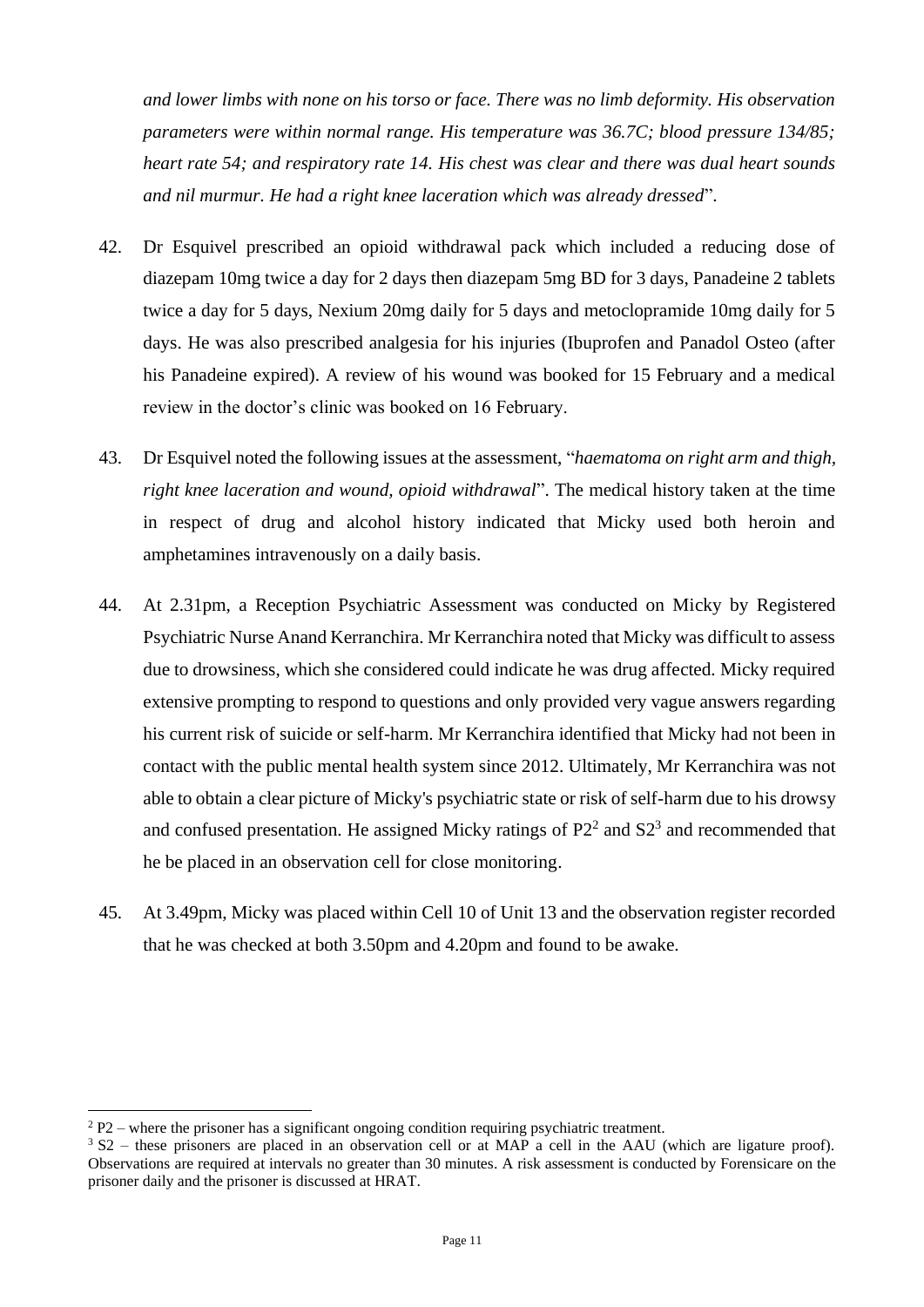#### 15 February 2019 – Melbourne Assessment Prison

- 46. The observation register for Unit 13 records that Micky was observed every half-hour on 15 February 2019 between 8.25am and 4.20pm. All observations between 8.25am and 9.20am recorded Micky as being awake while the remaining observations between 9.50am and 4.20pm recorded Micky as being asleep or apparently asleep.
- 47. At 8.00am, a collaborative meeting was held with Forensicare staff, Dr Mohamed Mosa from Correct Care and Psychologist Louise Williams to discuss Micky's presentation, and current physical and mental health status. In that meeting it was recorded that Micky had refused his morning medication and that the previous day's meal remained next to his bed, uneaten. Micky was referred to a psychiatry registrar for review with the plan for Forensicare and Correct Care staff to continue to assess Micky's physical and mental health.
- 48. At 9.52am, Psychiatric Nurse Pip Bolding made a number of notations in Micky's medical record including "*on a withdrawal pak – offered medication on x3 occasions – refused medication on 3 occasions. Established history of drug use. Hx of ice and heroin – currently not engaging with psych staff … covering himself with a doona – moving his legs when directed by CV staff. Refusing a run out. Unclear if he is eating and drinking – last night's meal left*". A determination was made at that time for Micky to remain in Unit 13.
- 49. At 10.35am, Psychiatric Registrar Dr Amy Preston attended to consult with Micky, however he declined to leave his cell and it was observed that he was lying in bed with the covers over his face. Micky declined to answer any questions asked by Dr Preston including when he was offered medication (diazepam and codeine). It was noted that Micky was continuing not to engage with staff and a plan was recorded to continue to attempt engagement with him and to gather collateral information from family members when Micky's consent was forthcoming.
- 50. At 2.15pm, Micky refused to attend the medical clinic for a wound review of his knee. At 3.21pm, he was observed by Registered Nurse Derek Buaya and recorded as "*not engaging, not eating since dinner last night as per CV staff, booked for nurse clinic tomorrow*".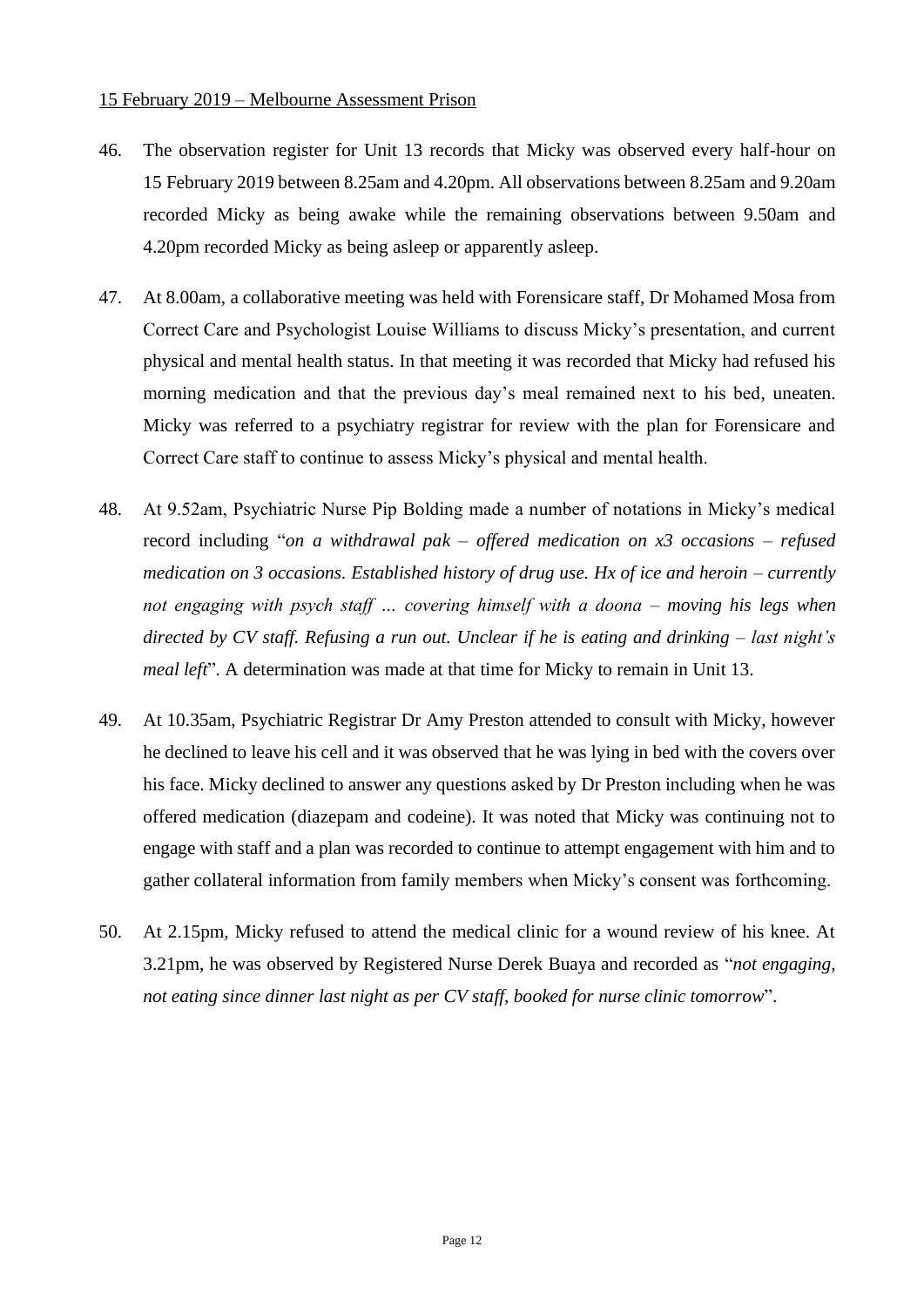#### 16 February 2019 – Melbourne Assessment Prison

- 51. The observation register for Unit 13 recorded that Micky was checked every half-hour on 16 February 2019 between 7.50am and 4.20pm. The observations recorded a mixture of Micky being both awake and apparently asleep. The overnight report made by Psychiatry Nurse Webster Mudavanhu noted that Micky accepted medication after some encouragement, had a heavily bruised right arm, was struggling to mobilise to the trap in the door, and appeared to be in pain however was not forthcoming when engaged.
- 52. At 8.00am, a collaborative meeting was held with Forensicare staff and Dr Mosa to discuss Micky's presentation, and current physical and mental health status. It was noted that Micky had yet to engage with staff and he did not eat or drink the previous day, although that morning had accepted his medication and was drinking fluid. The plan formulated was for staff to continue to assess Micky's physical and mental health. Notations made by Ms Bolding at 8.12am indicated that he was "*covering himself with a doona, groaning, crawling towards the trap, needing prompting to put his hand on the trap numerous times, accepted the medication. Bruising evident on his right arm, and thigh. Didn't engage with psych staff, no other odd behaviour noted. Refusing a run out. Didn't have his breakfast again – drinking water – CV staff are aware and monitoring intake*".
- 53. At 11.30am, a medical review was conducted by Dr Mosa. Initially Micky refused to attend the medical unit on the basis he was too sore to move. Dr Mosa attended Unit 13 and tried to examine Micky but he was difficult to assess as he was lying on his abdomen and refused to cooperate. After some time, Dr Mosa convinced Micky to attend the medical unit and he was brought there by Corrections Victoria staff in a wheelchair. Micky informed Dr Mosa that he was drinking but not eating and that he felt nauseated. He denied experiencing abdominal pain, sore throat, cough or urinary symptoms.
- 54. Dr Mosa examined Micky and noted a temperature of 37.9 degrees, a pulse rate of 91 and a blood pressure of 119/75. Micky's speech was normal, his chest was clear, heart sounds were noted to be normal, his abdomen was noted to be soft and non-tender and he had extensive bruises on the right upper limb and right lower limb. His left knee laceration was already dressed. Dr Mosa identified that Micky was presenting with a slight fever and his right knee wound needed review.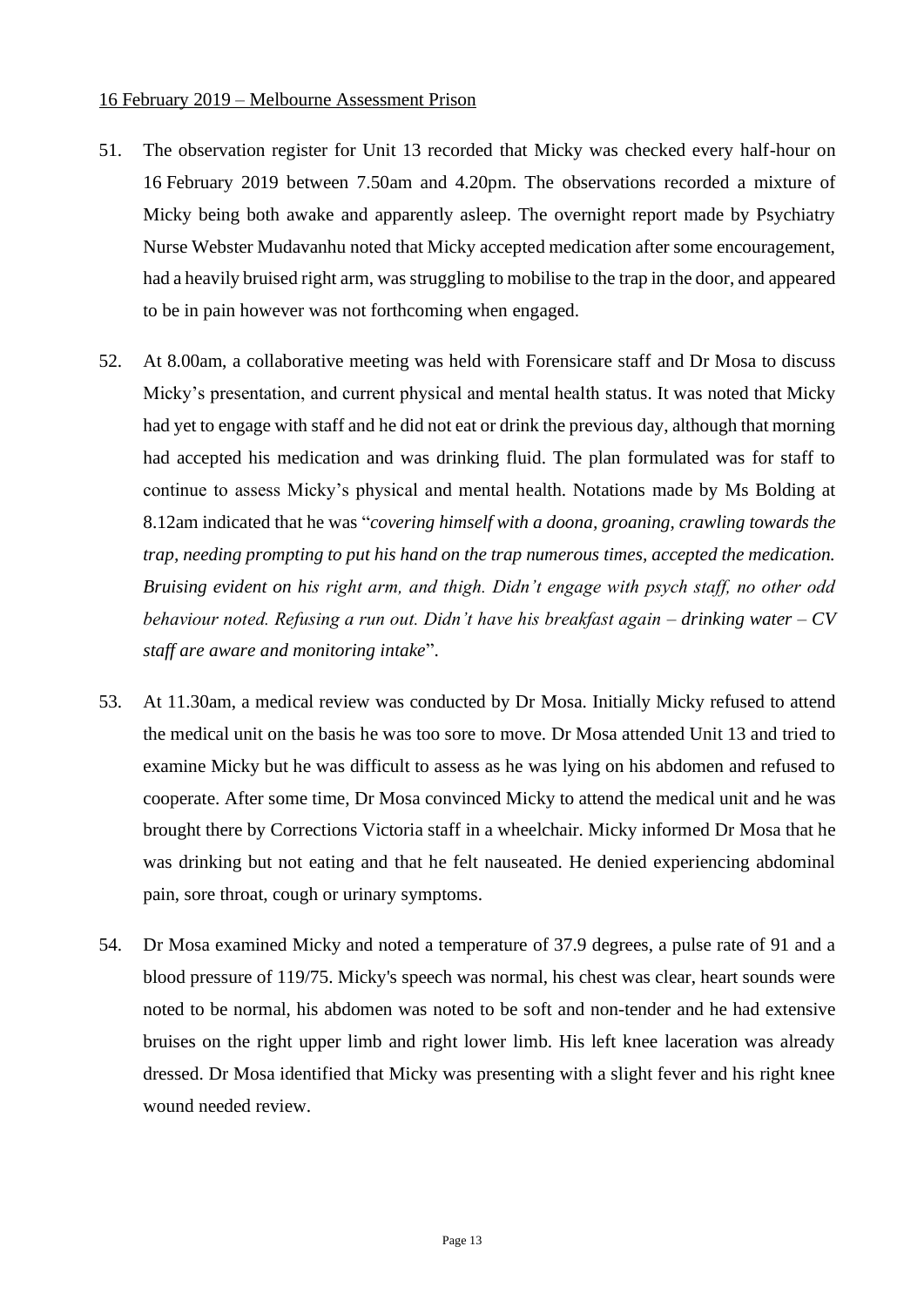- 55. Dr Mosa stated that the plan was to continue the current medications including antibiotics, analgesia and the opioid withdrawal pack. Dr Mosa requested pathology tests and blood samples were collected that day. He also instructed staff at the clinic to send Micky to hospital if his temperature on the following day was 38 degrees or higher. He formed the preliminary diagnosis that the source of Micky's fever was the infected right knee wound rather than systemic illness. Dr Mosa instructed that arrangements be made for a review by Dr Plunkett the following Monday. Pathology results were available the following day and were within accepted limits with no indication for sepsis and with Micky's temperature having reduced down to 36.6 degrees Celsius.
- 56. At 12.40pm, Micky attended the nurse clinic where he was seen by Registered Nurse Genevieve Fitzpatrick. Micky's vitals were checked and attempts were made to access his veins for urgent pathology, however due to his history of intravenous drug use, access was not possible. It was noted "*prisoner peripherally shutdown, complaining he is cold, encouraged to continue hydrating*". Ms Fitzpatrick made a note for the Medical Officer to try to access his veins when Micky returned to the clinic at 3.00pm. In accordance with the plan of the Medical Officer, Ms Fitzpatrick encouraged Micky to drink two glasses of water while in the clinic, which he did. Ms Fitzpatrick also advised Micky to continue to hydrate throughout the day to improve his circulation volume and improve the chances of drawing a pathology sample.

#### 17 February 2019 – Melbourne Assessment Prison

- 57. The observation register for Unit 13 records that Micky was observed every half-hour on 17 February 2019 between 7.50am and 4.15pm. The observations recorded a mixture of Micky being both awake and apparently asleep. The overnight report made by Psychiatric Nurse Webster Mudavanhu "*noted improvement in mobilising to the trap, accepted nocte medication. Appeared to sleep overnight*".
- 58. At around 9.30am, Prison Officer Michael Dalmau entered Micky's cell in order to escort him to the shower and noted that he "*was half asleep and very groggy and struggling to move … … he was moving very slowly and I believe that was owing to the pain from his bruising … … Revera was struggling to communicate as he was slurring his words. I have no idea why he was slurring his words, though I believe it could be owing to withdrawal from illegal drugs, or from poor communication skills in general. Revera didn't speak to me much, and it was more grunting than actual speech … … I also asked him how he was feeling, and he said that*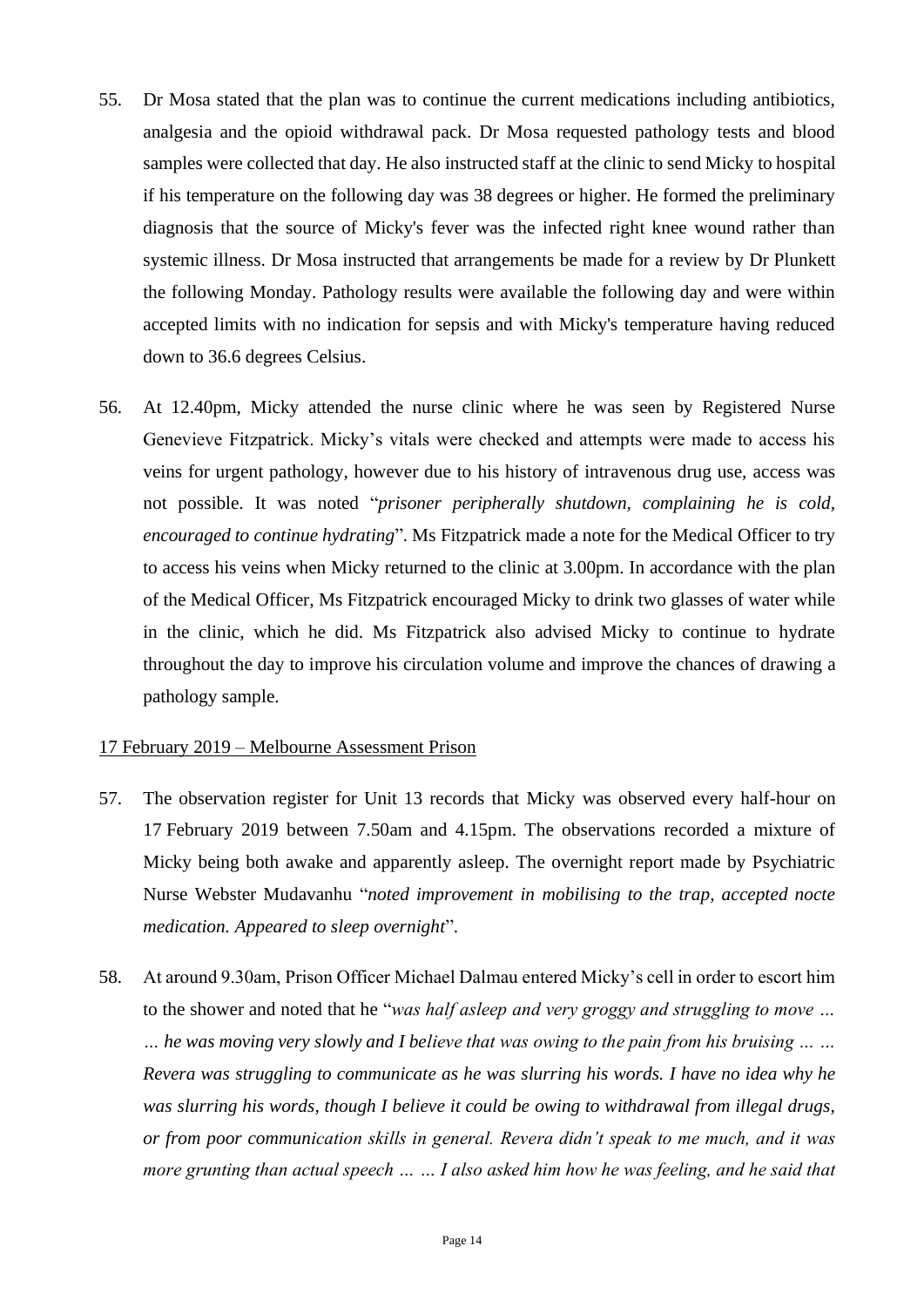*he felt sick*". Mr Dalmau escorted Micky to the shower area and then organised for him to be taken to the medical area for assessment by Correct Care staff.

- 59. At 10.18am, Registered Nurse Cecilia Papdanco recorded a number of observations of Micky including his temperature (36.6 degrees) and blood pressure (118/78). Micky was brought to the clinic in a wheelchair and it was noted he was "*nodding off but he was at all times rousable and responsive*". Ms Papdanco noted that although Micky was drowsy, his vital signs were normal and his conscious state had not changed as documented from previous days. The notations on Micky's medical file included "*prisoner rousable when spoken to however still in drowsy state. Brought to Nurse Clinic in wheelchair. CV report ate small amount this morning and had water with medications. Has booking MO tomorrow*".
- 60. At 11.32am, Ms Bolding made the following notations:

"*Cell – most of Micky's food is beside his bed. Seen in the trap and courtyard. MSE wearing canvas gown/hygiene – showered sat on a plastic chair whilst in the shower. Behaviour during the interview – closed his eyes whilst in the courtyard. Didn't engage in conversation – looks like he is sleeping. Micky later wanted to talk wanting to know his court date and charges – March 19 – would like to talk to his grandma – put grandma number on the telephone list … … continues to drink – eating a bit of his toast and some egg*".

61. At 12.29pm, Registered Nurse Derek Buaya reviewed Micky through the trap in the door to his cell. At that time Micky advised he had no complaints of pain and the Corrections Victoria staff informed Mr Buaya that Micky had been eating and drinking.

## 18 February 2019 – Melbourne Assessment Prison

62. The observation register for Unit 13 records that Micky was observed on 18 February 2019 to be awake at 7.50am and 8.20am, apparently asleep at 8.50am and 9.20am with a 'Code Black'<sup>4</sup> called at 9.50am. The overnight report made by Psychiatric Nurse Meredith Baxter recorded that Micky "*struggled over to get his meds, asked if I would be here in AM, wants to ring his grandmother, says she doesn't know he is here, also hoping to get out of Unit 13*".

<sup>4</sup> Used to alert staff to a medical emergency.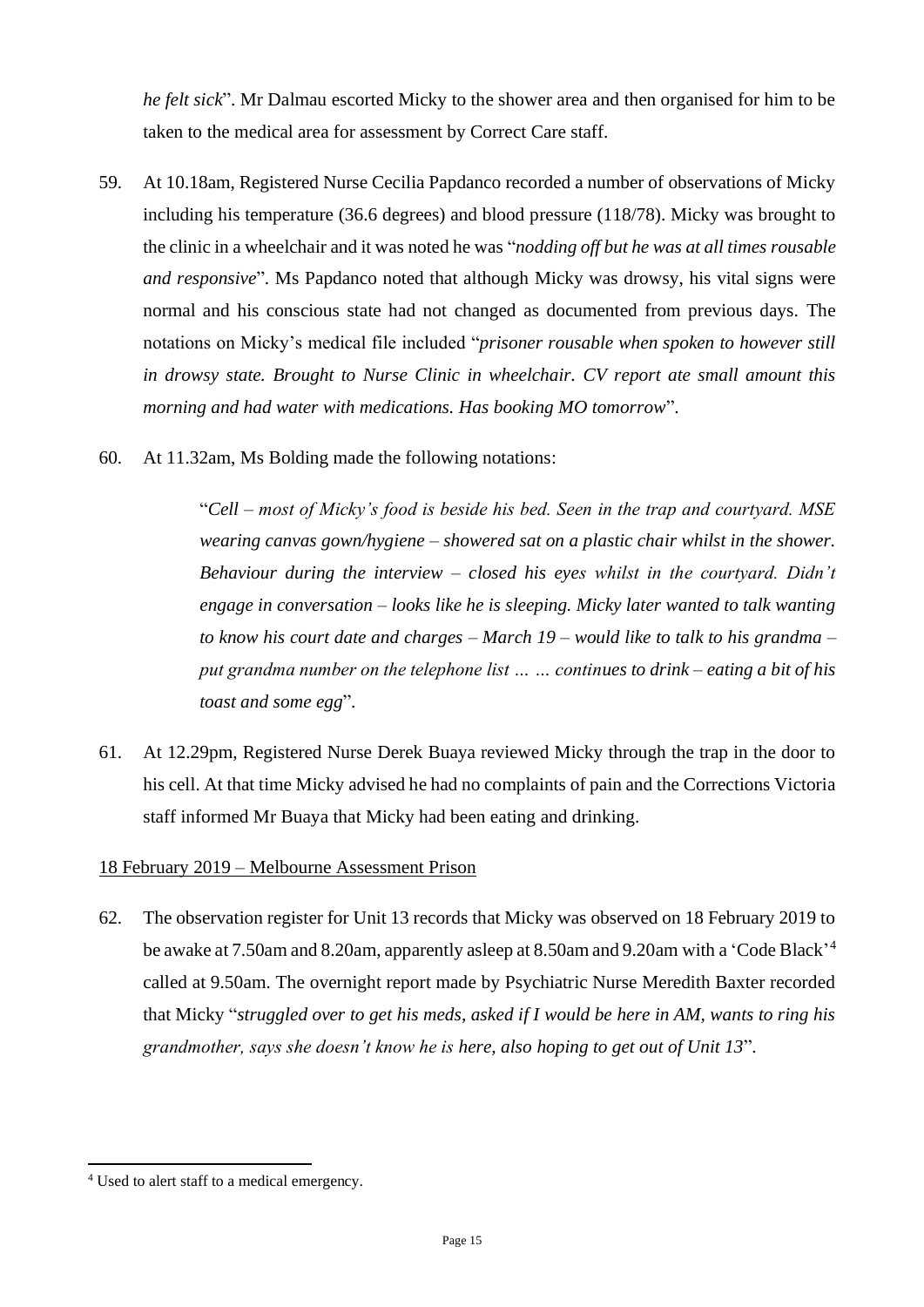- 63. At around 7.45am, Prison Officers Dalmau and Chris Simonis conducted a 'trap count' and sighted Micky standing at the toilet in his cell. Micky nodded to Mr Dalmau. At 8.25am, Mr Dalmau entered the outer door of Micky's cell to provide him breakfast and was able to see through the cell door window that he had gone back to sleep on the mattress. Mr Dalmau banged on the inner door loudly twice to wake him up and called his name twice and "*could see him breathing under the blanket, as we checked for this specifically … however he didn't wake up when I banged the door or yelled*".
- 64. Mr Dalmau then opened the cell door and walked over to Micky who woke and rolled over before opening his eyes. Mr Dalmau told Micky that he had to eat his breakfast and he responded "*yeah, yeah*". Micky was then asked whether he wanted to shower or spend time in the yard and he nodded his head up and down. At that time, Mr Simonis was of the opinion that Micky was "*coherent and stated that he wanted to come out for a shower*". Mr Dalmau then asked if he still wished to make a formal complaint against Victoria Police about being assaulted at the time of the arrest and Micky replied "*yeah*". Mr Dalmau then replied "*No worries, when you come out in the yard I'll get Mr Simonis to sit in there with you and take some notes*". Prison Officers Dalmau and Simonis then departed Micky's cell closing and securing the doors behind them.
- 65. Prisoner Officer Simonis was of the opinion that "*Micky was fully coherent when I spoke to him last at breakfast. He didn't complain about any pain and didn't make any mention of feeling unwell … … He gave me no indication of feeling unwell*".
- 66. At around 8.30am, a collaborative meeting was held with Forensicare and Correct Care staff including Dr Plunkett, Prison Officer Dalmau, Psychologist Louise Williams, Dr Simms, Social Worker Louise Gallagher and Psychiatric Registrar Dr Walter Hipgrave. In that meeting, it was noted that while he had accepted his medications the previous evening, Micky had not accepted his morning medication but had consumed a banana. The outcome of that meeting was that both Dr Plunkett and the Psychiatric Team would review Micky later that morning and the Social Worker was to follow up and make contact with Micky's grandmother.
- 67. At around 8.50am and 9.20am, Prison Officer Simonis checked on Micky who appeared to be asleep. His face on both occasions was covered with a blanket although Mr Simonis stated that this was quite normal for those sleeping due to the sunlight in the cells during the day.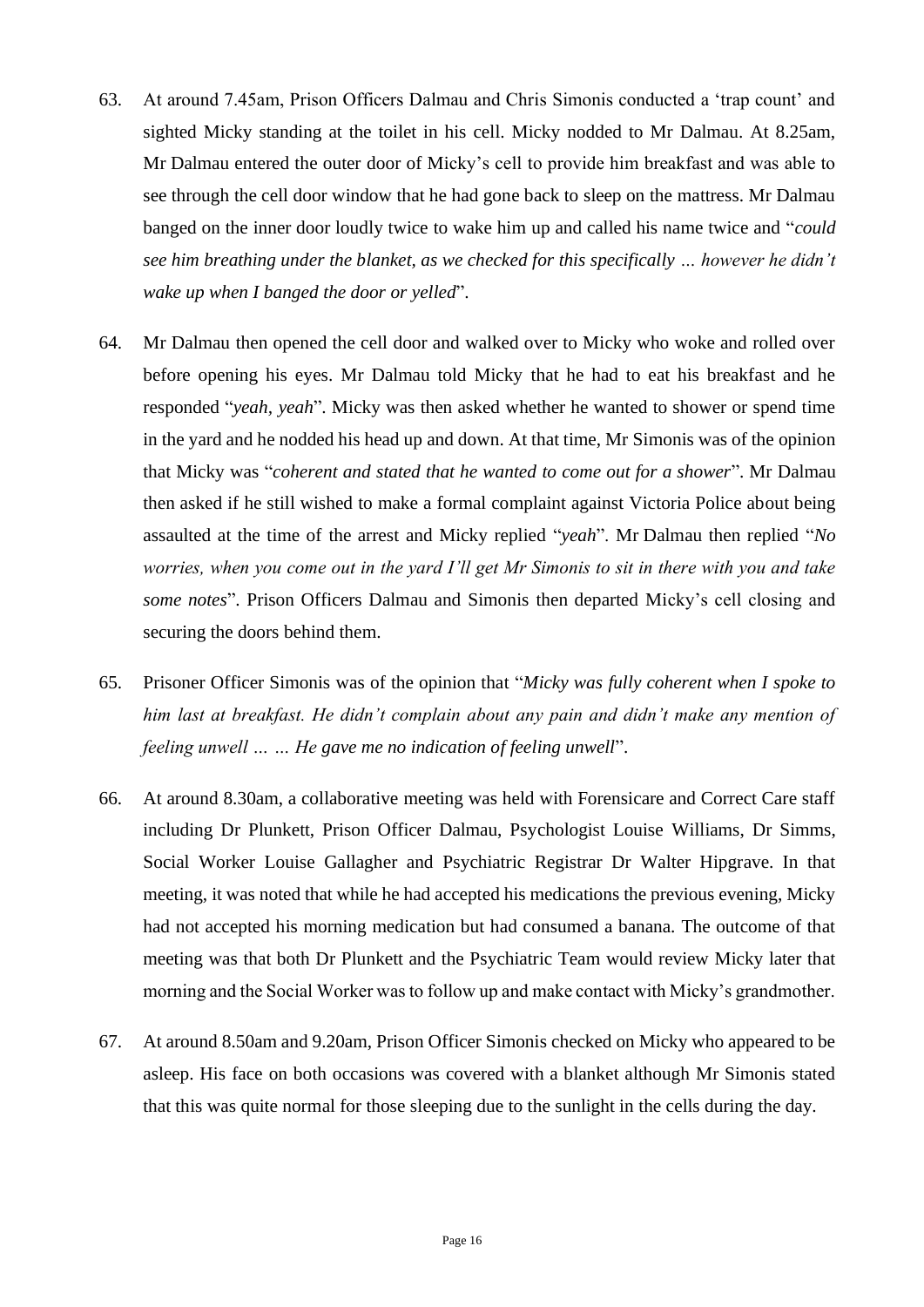- 68. At 9.48am, Prison Officer Dalmau entered Micky's outer cell door to conduct the half-hourly welfare check, banging on the inner cell door twice loudly. Mr Dalmau was able to see Micky through the window who was entirely covered by a blanket except for his feet and appeared to be positioned on his back. Mr Dalmau did not get a reaction from Micky and could not see him breathing.
- 69. Prison Officer Dalmau then opened the inner cell door, entered Micky's cell, removed the blanket, and observed that he could not see Micky breathing. Mr Delmau recalled that he "*pressed one hand on Micky's chest, and shook him intensely a few times. Micky did not respond in any way, but I felt that he was warm, which made me uncertain if he had died or not. I called out 'Micky' around three or more times and did not get a response*". Mr Dalmau immediately sought the assistance of Officers Chris Schmitt and Dennis Ebery who also failed to get a response from Micky. Mr Dalmau immediately used his radio to call a 'Code Black' with medical staff from Correct Care immediately responding and cardiopulmonary resuscitation (**CPR**) was commenced. Mr Dalmau contacted emergency services and requested an ambulance.
- 70. Ambulance Victoria paramedics along with a MICA Paramedic arrived on scene approximately 9.58am. Upon their arrival, Micky was found to be in cardiac arrest and despite their best efforts at resuscitation, Micky could not be revived and was pronounced deceased at 10.34am.

#### **Identity of the deceased**

- 71. On 21 February 2019, Micky Craig Revera, born 15 April 1978, was identified via fingerprint identification.
- 72. Identity is not in dispute and requires no further investigation.

## **Medical cause of death**

73. Forensic Pathologist Dr Greg Young from VIFM conducted an autopsy on 19 February 2019 and provided a written report of his findings dated 29 October 2019.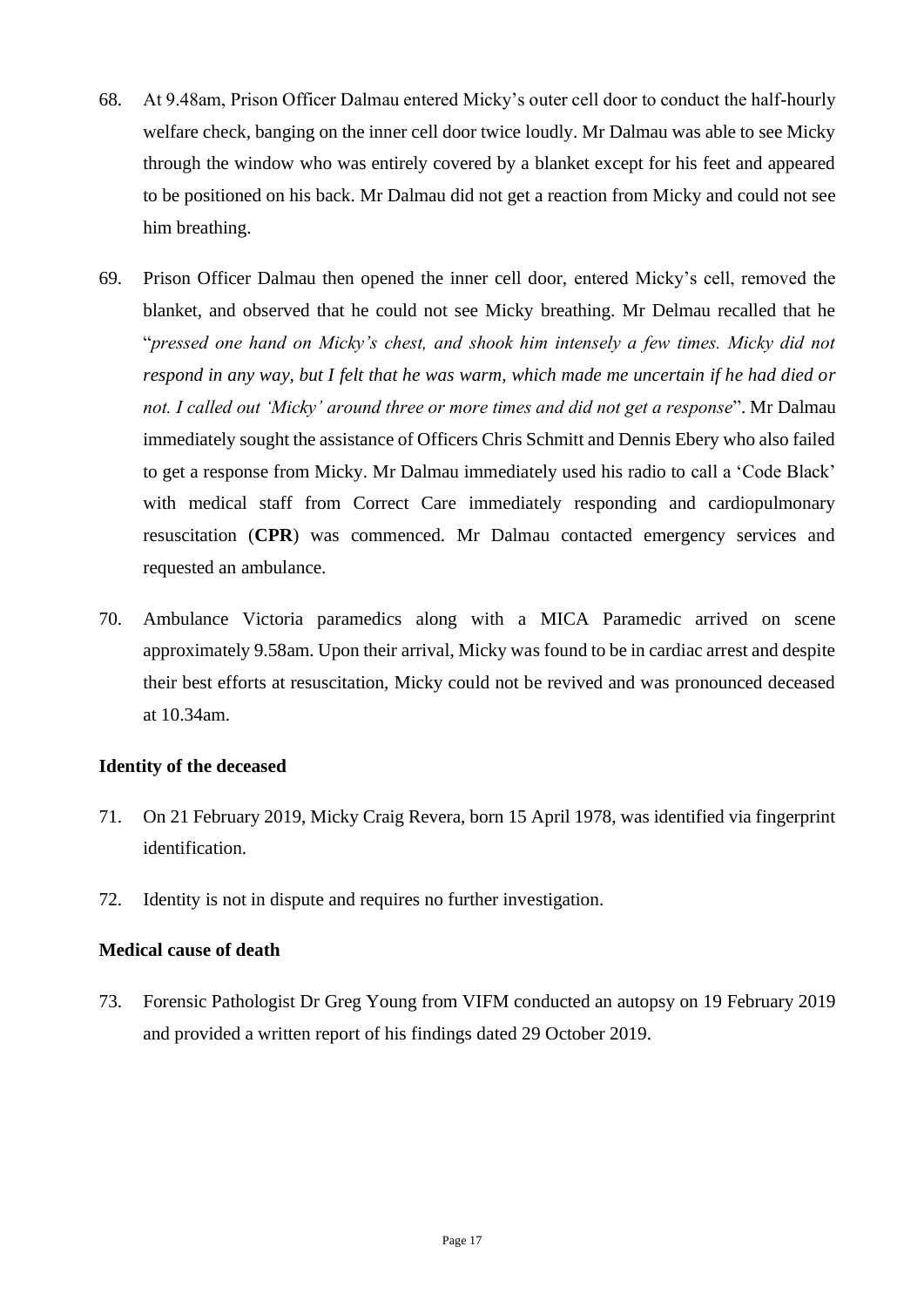- 74. The post-mortem examination revealed:
	- (1) Extensive bruising over the right upper limb and lower limb;
	- (2) Laceration to the skin on the back of the right forearm, with evidence of healing;
	- (3) Laceration to the skin on the right knee, with evidence of healing;
	- (4) Multinucleated giant cells in the lungs, associated with refractile needle-shaped crystals; no evidence of pneumonia;
	- (5) Hepatic steatosis, fibrosis and chronic hepatitis;
	- (6) Moderate atherosclerosis of the left anterior descending coronary artery; no significant myocardial fibrosis; no evidence of endocarditis;
	- (7) No significant neuropathological abnormality seen in the brain;
	- (8) No significant injuries to the face and neck; and
	- (9) Acute fractures of the right fourth rib and sternum.
- 75. Dr Young made the following relevant comments in his autopsy report:
	- (1) The cause of death remains unascertained following completion of a full post mortem examination and ancillary tests.
	- (2) The autopsy showed an adult male with extensive bruising over the right upper limb and right lower limb. Lacerations to the skin on the back of the right forearm and over the right knee (sutured) showed acute inflammation, in keeping with recent injuries with healing. Multinucleated giant cells were seen in the lungs associated with refractile needle-shaped crystals, consistent with the deceased's history of injecting drug use. Pneumonia was not seen. The liver showed fatty change and fibrosis, as well as chronic hepatitis. The left anterior descending coronary artery showed moderate atherosclerosis, but there was no other significant pathology in the heart. There was no evidence of infective endocarditis. Acute fractures of the right fourth rib and sternum were seen, in keeping with the history of chest compressions administrated during cardiopulmonary resuscitation. No significant neuropathological abnormality was seen in the brain.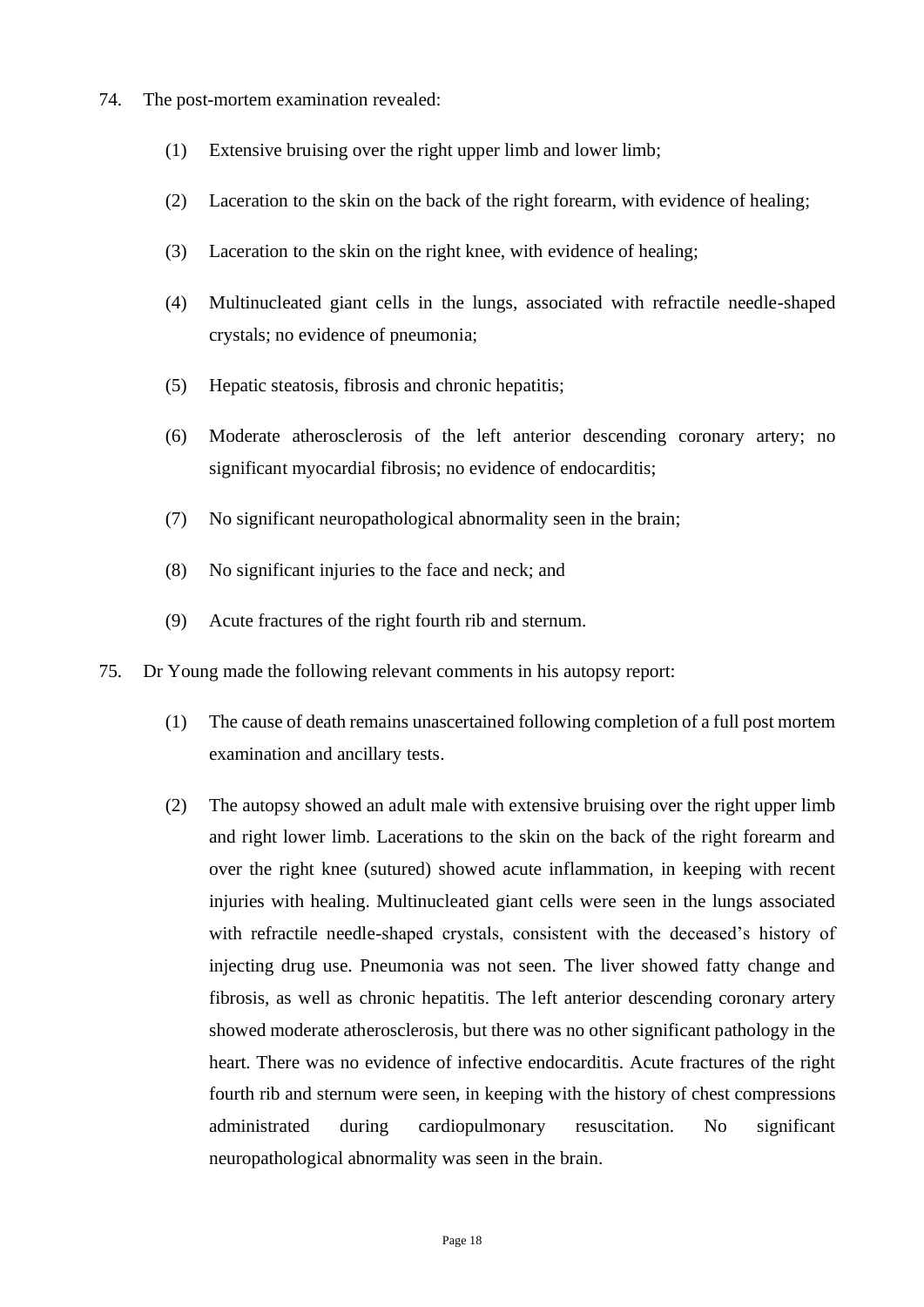- (3) Vitreous humour biochemistry, including glucose, was non-contributory. Of note, the deceased's renal function was normal, and sodium was not elevated.
- (4) A serum CRP (marker of inflammation) was slightly elevated consistent with minor non-specific inflammation.
- (5) Post mortem specimens were taken for microbiology testing. No organisms were cultured from the blood or lungs, and no viral nucleic acids were detected in the lungs. Mixed bacterial flora were isolated from the urinary bladder, and skin flora were isolated from the skin of the right groin and left groin. The right knee wound cultured Staphylococcus aureus, which is a bacterium that is normally found on the skin.
- (6) While a specific cause of death has not been determined, several important possibilities have been considered, which will each by explored in turn:
	- a. Neuropathological examination of the brain did not show any significant head injury which may have caused or contributed to death. In particular, there was no obvious intracranial haemorrhage, skull fracture or facial injury which may be attributed to any application of force. No obvious neck injuries were seen. It is not evident that the soft tissue injuries (bruises) to the right upper limb and right lower limb have directly caused or contributed to death.
	- b. Sepsis is where there is disseminated infection which may lead to multi-organ failure and death. In this case one must consider whether the deceased's open injuries (lacerations) may have become infected leading to sepsis. Histology of these wounds, as well as post mortem microbiology testing from multiple sites around the body did not support a diagnosis of severe disseminated infection. This was further supported by the serum CRP, which was only slightly raised. The lungs, heart and kidneys also did not show evidence of significant infection.
	- c. The deceased had been diagnosed with opioid withdrawal in custody. Of significance, no opioids were present on toxicological analysis of the deceased's blood at the time of death. Opioid withdrawal may lead to restlessness, body aches, sweating, vomiting, diarrhoea, fever, tachycardia, tachypnoea, high blood pressure and seizures. It would be expected that many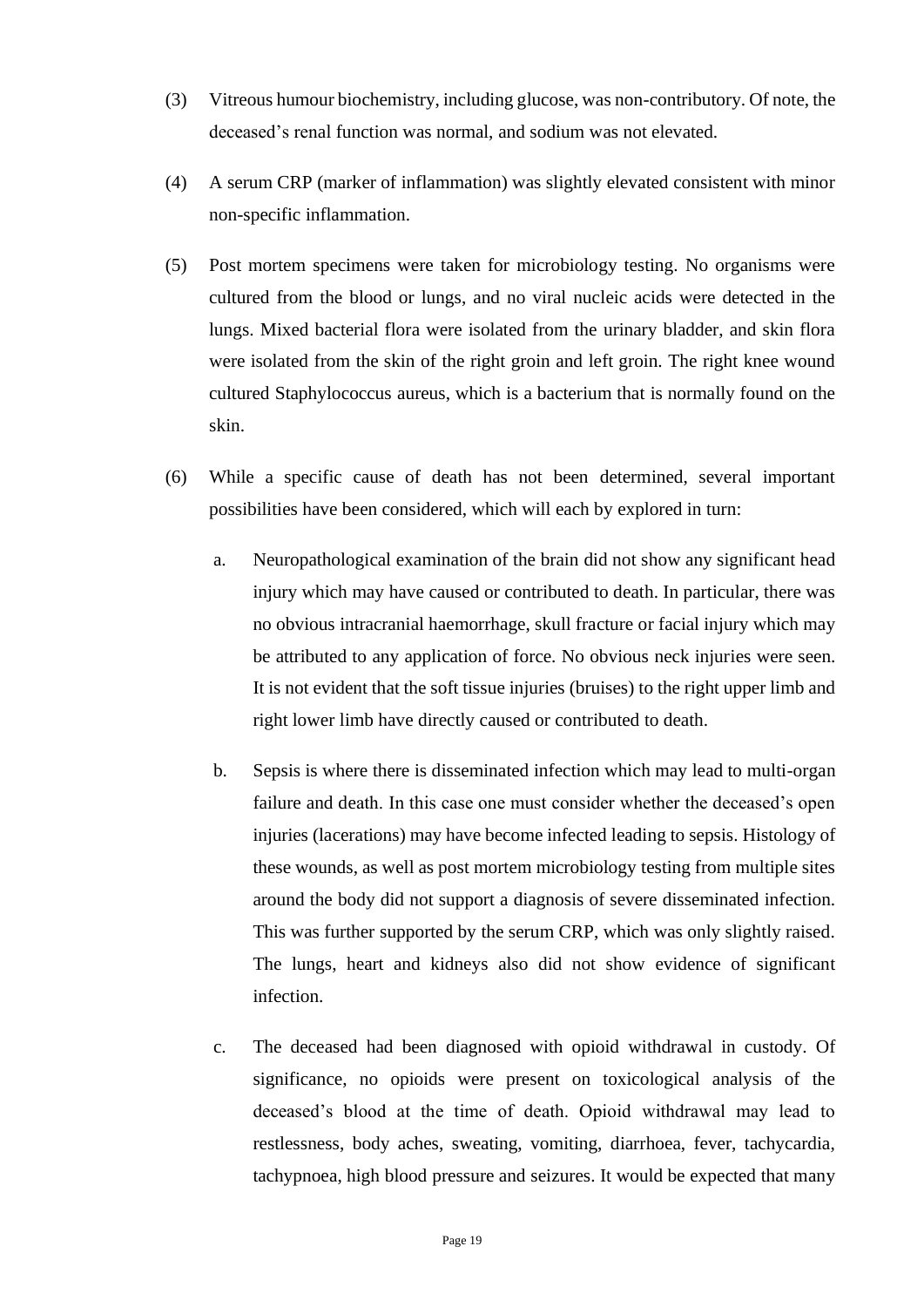of these symptoms would have been seen by prison staff if they were present in life. Given seizures cannot be diagnosed at autopsy, it cannot be excluded that the deceased has had an opioid withdrawal-related seizure leading to death.

- d. It was documented that the deceased had minimal oral intake (food and fluid) in prison. This may lead to dehydration and renal failure. However, vitreous humour biochemistry tests did not show evidence of either dehydration or renal failure.
- e. Other causes of sudden unexpected death whereby no anatomical findings are revealed at post mortem examination include cardiac arrhythmias. Cardiac channelopathies such as long QT syndrome, catecholaminergic polymorphous ventricular tachycardia and Brugada syndrome have been implicated with some cardiac arrhythmias.
- 76. Toxicological analysis of post-mortem samples identified the presence of diazepam (and metabolite nordiazepam), 7-aminoclonazepam (metabolite of clonazepam), metoclopramide and paracetamol.
- 77. Dr Young provided an opinion that the medical cause of death was 1(a) Unascertained, noting that an opioid withdrawal-related seizure or a cardiac arrythmia could not be excluded.
- 78. Micky's family engaged Consultant Forensic Pathologist, Dr Byron Collins to conduct an autopsy upon Micky's body, independent of VIFM. This autopsy was performed at VIFM on 28 February 2019 in the presence of Dr Young "*in order to demonstrate the various abnormalities he identified during the initial (primary) autopsy carried out on 19 February 2019*".
- 79. Dr Collins produced an Interim Report dated 17 April 2020 in which he made the following relevant comments:

"*At the completion of my autopsy, I was satisfied that Dr Young had carried out a meticulous and extensive primary autopsy, on the body of the late Micky Craig Revera and that appropriate samples of tissues and bodily fluids had been harvested for ancillary investigations such as histology, toxicology, microbiology and biochemistry.*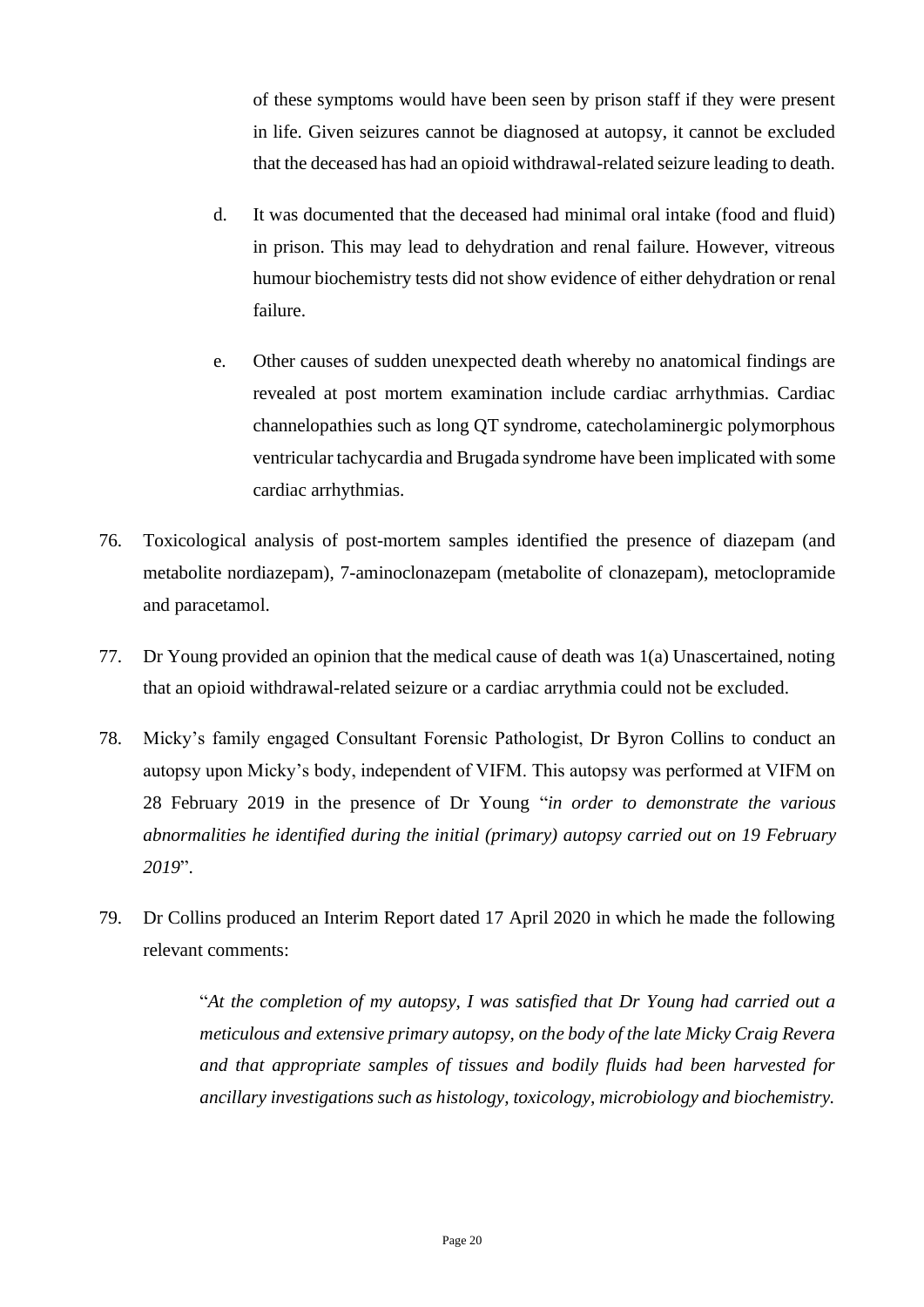*Following detailed and diligent review of all the materials so far provided, including the ancillary investigations, I am in general agreement with Dr Young's comments, as contained in pages 4, 5 & 6 of his autopsy report.*

*In the absence of an overt cause of death, the appropriate cause should presently be listed as Unascertained, although this is not necessarily "set in stone" and should not be construed as Unascertainable.*"

80. I accept Dr Young's opinion and further note the general agreement provided by Dr Collins.

## **SUBMISSIONS OF THE PARTIES**

- 81. Victoria Police provided an Outline of Submissions at the inquest which was supplemented with oral submissions by Ms Singleton of counsel. In summary, Victoria Police submitted that:
	- a) There is no evidence of any causal link or connection between the use of force by police members on 12 February 2019 and Micky's death;
	- b) The use of force on 12 February 2019 was necessary and justified in the circumstances;
	- c) Police and Custodial Health Staff gave due care and attention to the deceased's presentation at the Dandenong Police Station on 13 February 2019; and
	- d) Custodial Health Staff at the MCC provided regular and appropriate medical assessment and care to Micky between 13 and 14 February 2019.
- 82. Ms Julie Lowe, Micky's sister, acknowledged the detailed summary of evidence provided to the Court at the inquest but expressed understandable frustration and disbelief in relation to the unascertained cause of her brother's passing. She also expressed concern that Micky's condition while in custody had been dismissively attributed to opioid withdrawal.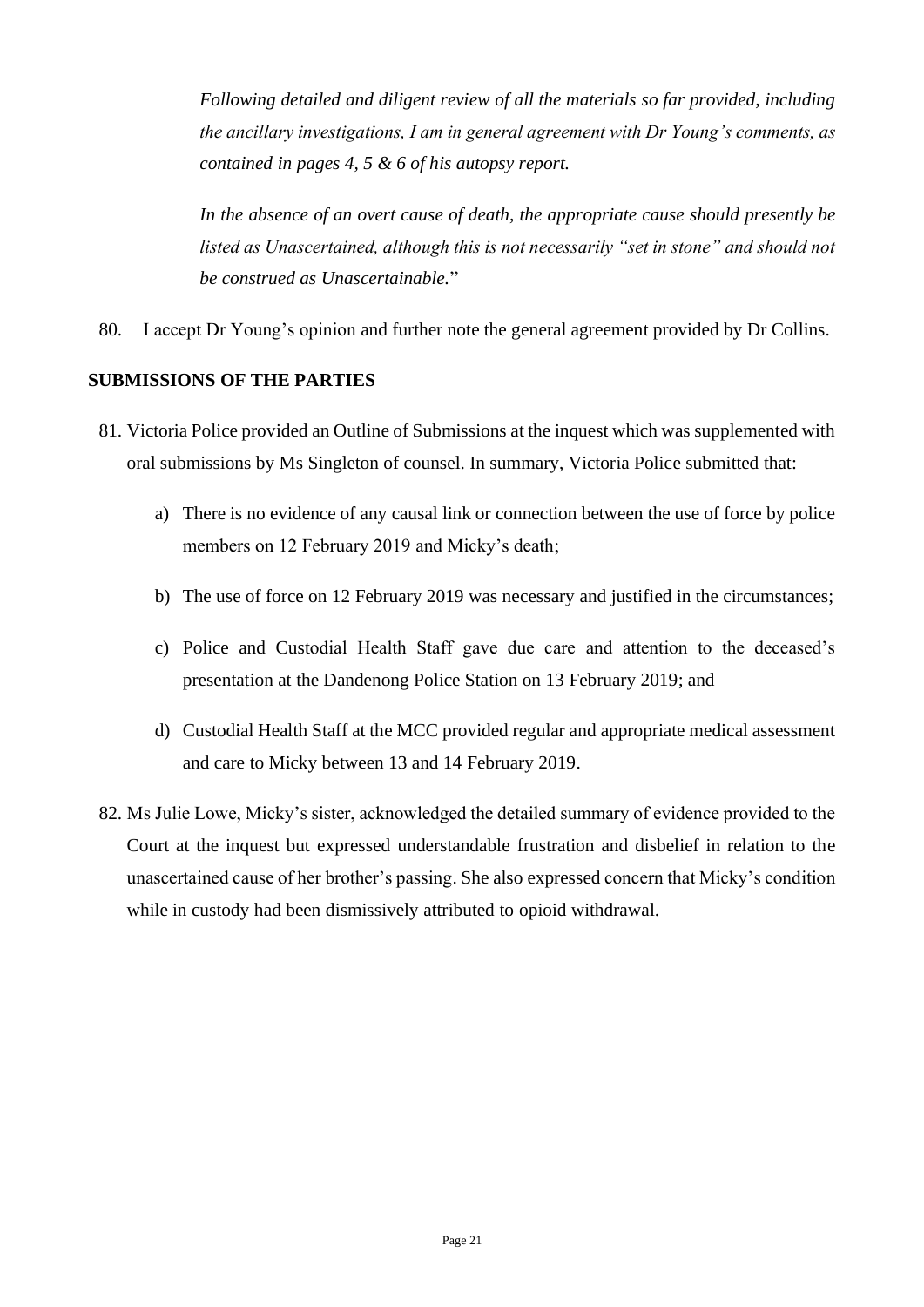#### **REVIEW BY CORONERS PREVENTION UNIT HEALTH & MEDICAL TEAM**

- 83. I referred this matter to the Health & Medical Investigation Team of the Coroners Prevention Unit (CPU)<sup>5</sup> to review Micky's medical care at Dandenong Hospital, Dandenong Police Station, MCC and MAP. Following a detailed review of the adequacy and appropriateness of Micky's treatment, the CPU noted that:
	- (1) Micky was assessed at the Emergency Department (**ED**) of the Dandenong Hospital on 12 February 2019 post his arrest. The medical records were brief with no detail of Micky's injuries documented. Micky's vital signs returned to normal and he was discharged into police custody when he could walk. No pathology tests were performed and there was no consideration of other causes of Micky's altered level of consciousness apart from drug use.
	- (2) The staff at Dandenong Police Station were concerned about Micky's drowsiness and contacted the FMO who recommended transfer back to hospital. Staff called the nurse in charge at ED at Dandenong Hospital and were apparently told the sedating drugs would continue to wear off and there was no need to transfer back to hospital.
	- (3) The assessment and care at MCC were appropriate as a diagnosis of drug withdrawal at this stage appeared most likely.
	- (4) Micky was placed in a secure unit at MAP with a risk of S2, meaning he had observations every 30 minutes. The individual assessments by the doctors, RNs and psychiatry team all appeared reasonable. There was no clear point when Micky deteriorated or had markedly abnormal vital signs requiring urgent medical attention and transfer to hospital. However, Micky did remain drowsy for days, with minimal oral intake, difficulty walking and failure to communicate and engage. Micky had continuing ongoing assessment and observation by both medical, nursing and psychiatry staff. It was noted he was not progressing as well as would be expected but there were no red flags to suggest any other pathology to warrant transfer to hospital.

<sup>5</sup> The Coroners Prevention Unit (**CPU**) was established in 2008 to strengthen the prevention role of the coroner. The unit assists the Coroner with research in matters related to public health and safety and in relation to the formulation of prevention recommendations. The CPU also reviews medical care and treatment in cases referred by the coroner. The CPU is comprised of health professionals with training in a range of areas including medicine, nursing, public health and mental health.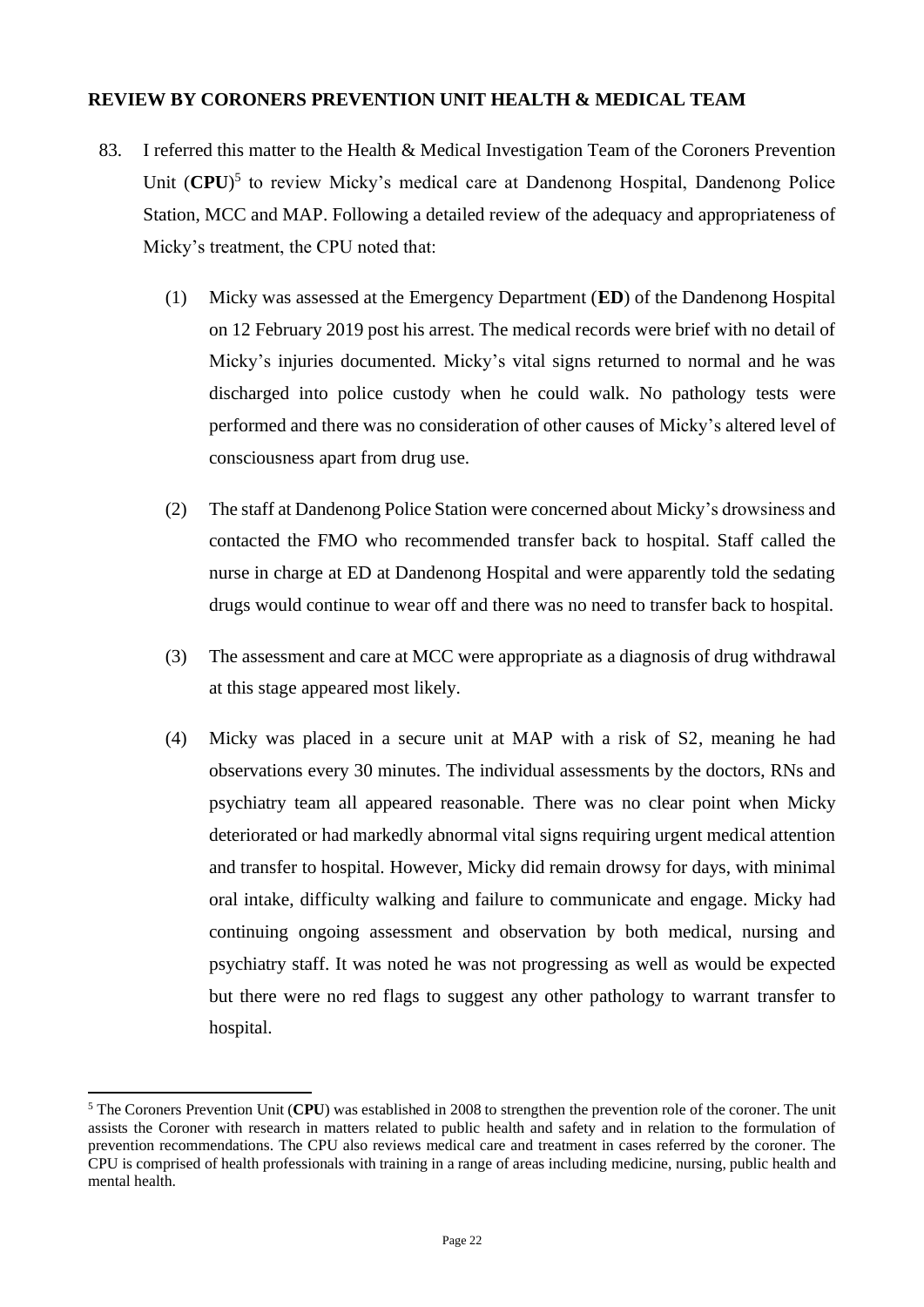- (5) The cause of death was unascertained with there being no missed head injury, no evidence of infection, no opiates present on toxicological analysis at the time of death and no biochemical evidence of dehydration. Therefore, the CPU concluded, it is impossible to say that there was a missed or delayed diagnosis.
- (6) In summary, the CPU concluded that Micky died in MAP a few days after being incarcerated. In the days prior to death, he had been drowsy, had difficulty mobilising apparently due to pain and not eating and drinking much. The provisional diagnosis for this was drug use and withdrawal and a psychiatric cause which was reasonable. There was diagnostic uncertainty in relation to Micky's condition as over time he did not improve as would have been hoped. The usual approach to diagnostic uncertainty is repeated assessment, looking for red flags, and time allowing signs of an evolving diagnosis to present, which was done. Unfortunately, despite the ongoing assessment a diagnosis was not able to be made in life or in death. The CPU concluded that, even with the benefit of hindsight, it is difficult to identify a way in which Micky's death could have been prevented.
- 84. I accept the conclusions of the CPU.
- 85. Further, I am satisfied that a reasonable process was adopted in relation to resolving the difference of opinion that existed between the FMO and the staff at the ED of the Dandenong as to whether Micky should have been returned to hospital on 13 February 2019. While there is no specific Victoria Police policy in place which would guide a police member's judgment in the circumstances, there is a policy which clearly directs members as to the circumstances when they should seek advice from an FMO (whether a person is fit for interview) or the CHAL (whether a person is fit to be held in police custody). I consider that this policy together with the application judgment by police members in Micky's case has produced a reasonable outcome. In any event, in the following days leading to his death, Micky was assessed by numerous medical staff while he was in custody at MCC and MAP and at no stage did anybody form the opinion that his condition required him to be transferred to hospital.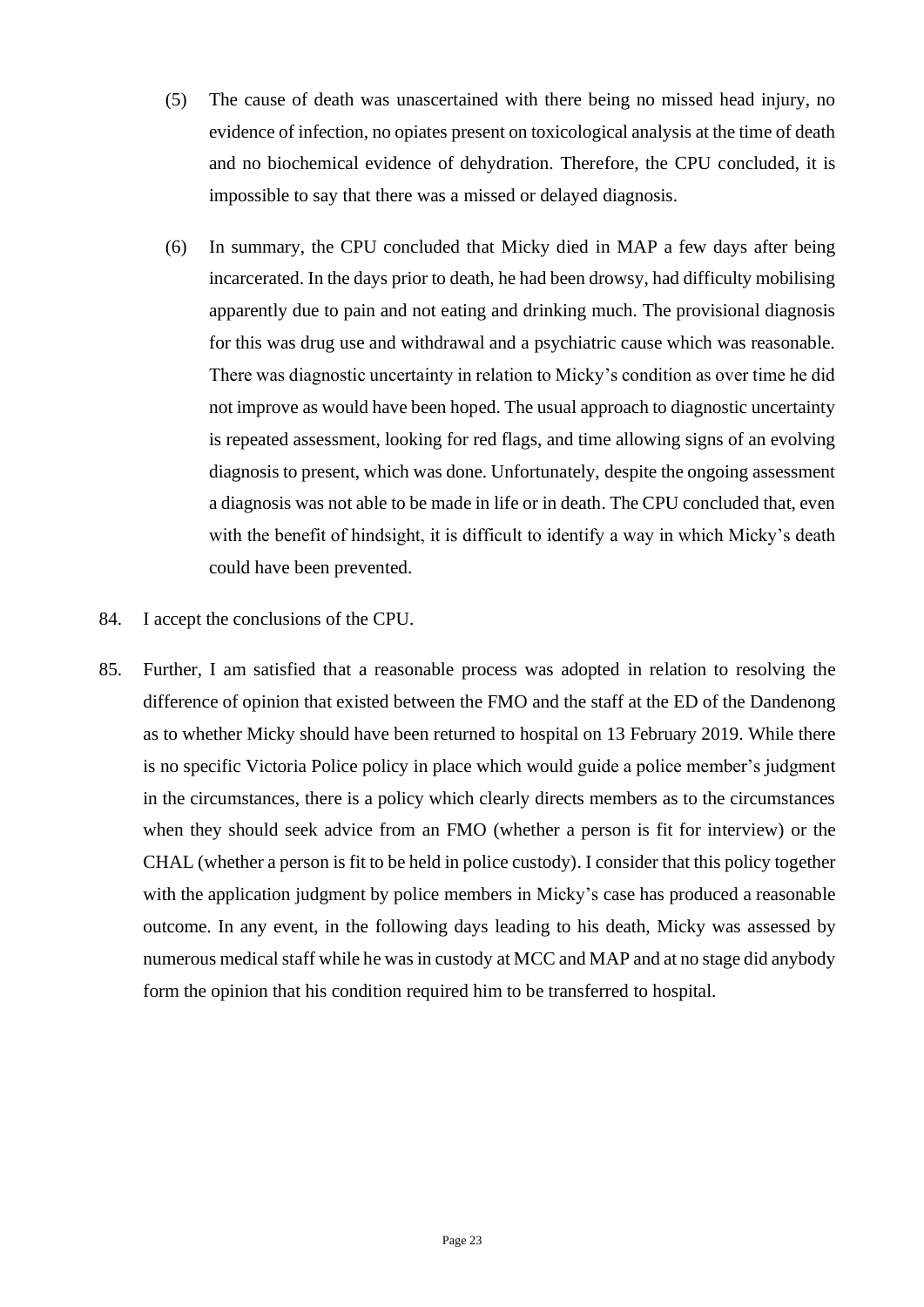#### **REVIEW BY THE JUSTICE ASSURANCE AND REVIEW OFFICE**

- 86. The Justice Assurance and Review Office (**JARO**) 6 conducted a review of Micky's death which included a review by Justice Health<sup>7</sup> of the health care he was provided while in custody. JARO made the following findings in its report:
	- (1) After Micky's discovery, approximately three minutes lapsed before CPR was commenced by medical staff. In the intervening period, Emergency Response Group (**ERG**) officers placed Micky into the recovery position. They did not check whether his airway was clear or check his breathing.
	- (2) ERG officers failed to activate their Body Worn Cameras.
	- (3) Micky's allegation of assault by police was not recorded on the Prisoner Information Management System (**PIMS**) within 24 hours, as is required by policy. However, MAP staff immediately referred the matter to senior management of Corrections Victoria. JARO was advised that the Commissioner of Corrections Victoria spoke to the Chief Commissioner of Victoria Police on 14 February 2019 in relation to Micky's allegation, however no formal record was made in PIMS until 19 February 2019, five days after the allegation was first made.
	- (4) The formal debrief conducted after Micky's death failed to examine the activity leading up to the incident or identify learnings in relation to prison policies, procedures and practices.
	- (5) Due to his suicide/self-harm risk rating, Micky was required to be observed every 30 minutes during the four days he was in Corrections Victoria's custody. The observation conducted at 9.18am on the morning of 18 February 2019 lasted for approximately two seconds. Closed-circuit television (**CCTV**) footage revealed that during the observation Micky was covered head-to-toe by a blanket and the lights were off in his cell. The officer conducting the observation also remained in the unit hallway rather than entering the cell foyer.

<sup>6</sup> JARO is a business unit within the Department of Justice & Community Safety (**DJCS**). It operates as an internal review and assurance function to advise the Secretary, DJCS on the performance of the youth justice and corrections systems. <sup>7</sup> Justice Health is a business unit of the Department of Justice and Community Safety with responsibility for the delivery of health and alcohol and other drug (**AOD**) services for prisoners across Victoria's prison system and Youth Justice.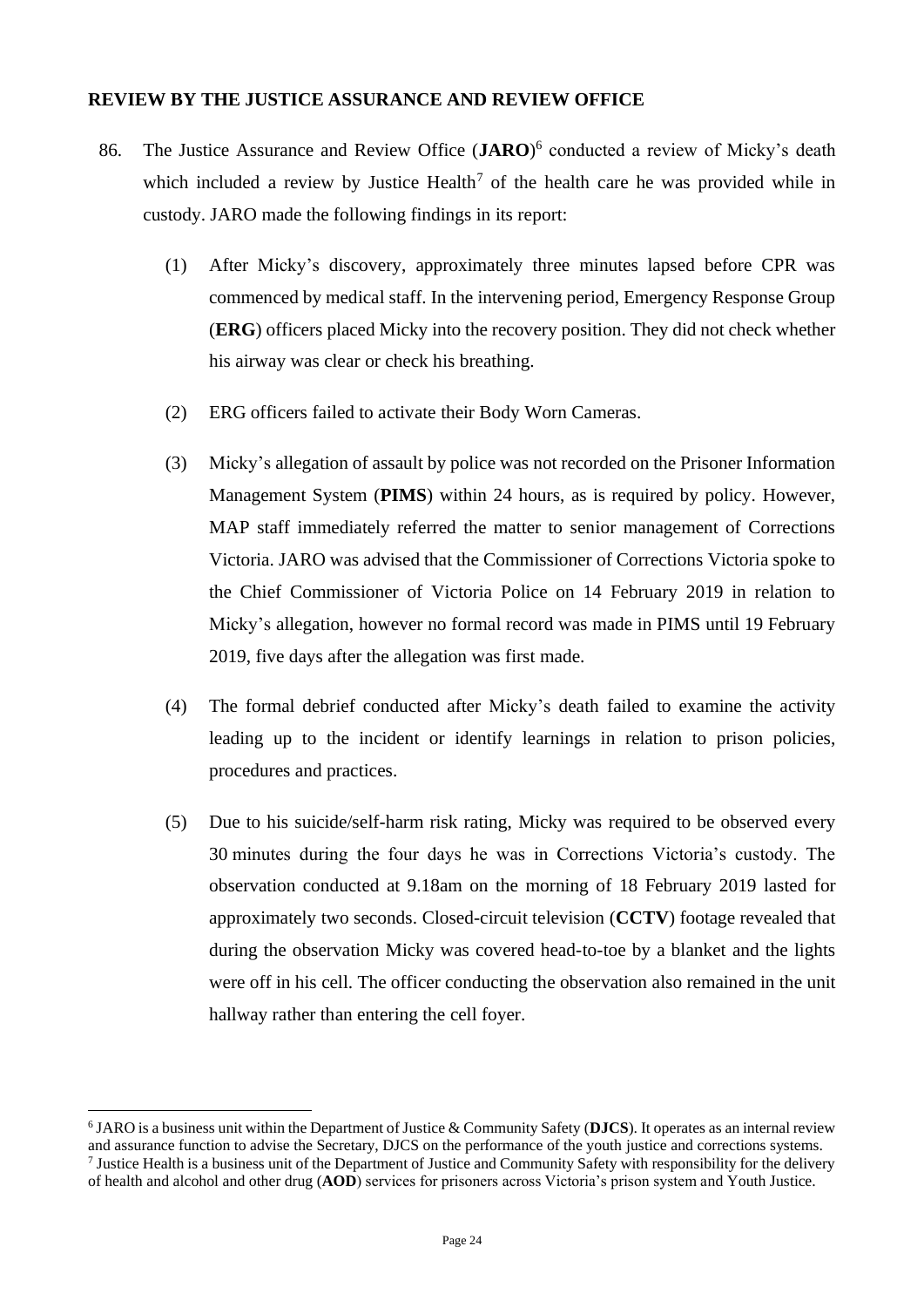- (6) Justice Health's review of Micky's health records while in custody found that although his physical observations would not have triggered any escalation of care in accordance with Correct Care Australasia's (**CCA**) policy *CS7.2 Vital Signs and Clinical Deterioration*, the policy does not provide guidance on what health staff should do if a patient's physical mobility deteriorates. Justice Health has made three recommendations in response to Micky's death at the MAP on 18 February 2019, reproduced below.
- 87. The JARO Report also included the following recommendations:
	- (1) That the General Manager (**GM**) of MAP communicates, to staff who undertake prisoner reception duties, the importance of accessing information relevant to a prisoner in line with *Local Operating Procedure (LOP) 1.11-1 – Reception, Care and Control of Prisoners* when a prisoner:
		- a. presents with significant physical injuries, and
		- b. is unable to participate in the reception process due to this, or another impairment.
	- (2) That the GM of MAP communicates, to all staff, the requirement to:
		- a. record all allegations of assault by persons other than staff on PIMS within 24 hours of the allegation being made, in line with *Commissioner's Requirement (CR) 1.3.1 – Incident Reporting*, and
		- b. report all allegations of assault to Victoria Police within two hours or as soon as possible, in line with *Deputy Commissioner's Instruction (DCI) 1.19 – Incident Reporting and Monitoring*.
	- (3) That the GM of MAP communicates, to all staff, the requirement to conduct prisoner observations in line with *LOP 1.02-4 – Prisoner Observations Regimes*.
	- (4) That the GM of MAP (or their delegate) conducts periodic audits of prisoner observations to ensure that they are in line with policy. The audit process, including its required frequency and the expected outcomes (such as remedial action) should be incorporated into the relevant LOP.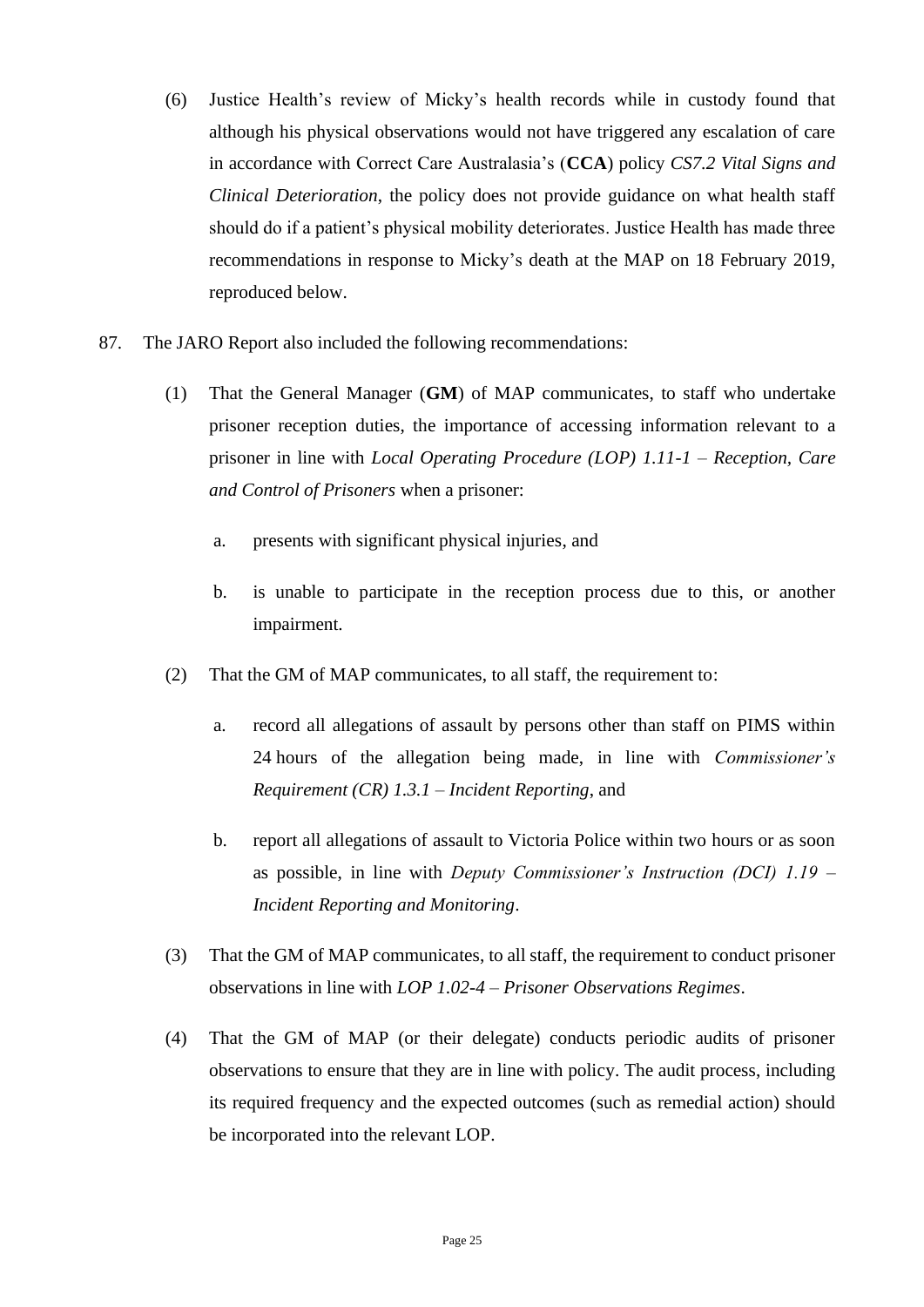- 88. These recommendations have been considered by Corrections Victoria and accepted.
- 89. Justice Health made the following recommendations:
	- (1) CCA to review policy *CS12.1 Drug and Alcohol Assessment* to ensure it meets contemporary practice guidelines.
	- (2) CCA to ensure all staff are fully aware of policy CS12.1 and receive appropriate training in:
		- a. assessing prisoners for substance withdrawal symptoms, and
		- b. prescribing medications to assist with managing withdrawal symptoms.
	- (3) CCA to consider mobility and functionality assessments for prisoners who have experienced significant body trauma and to update relevant policies, procedures and staff training to ensure mobility and functionality form part of a prisoner's assessment.
- 90. Justice Health has stated that it will liaise with CCA in relation to the recommendations and monitor progress towards implementation.
- 91. In my view, the relevant findings of JARO that are sufficiently connected with Micky's death for the purpose of the coronial investigation are: the three minute delay in commencing CPR; and the opportunity to potentially have discovered that Micky was unresponsive in his cell at the check conducted at 9.18am on 18 February 2019. However, given that the cause of Micky's death is unascertained, I am unable to conclude that a different response would have prevented his death.

## **ALLEGATIONS AGAINST VICTORIA POLICE**

92. Micky advised staff at the MAP that he wanted to make a complaint about the conduct of Victoria Police during his arrest. The arrest was not captured on body-worn camera but the description of the events in the police members' statements is largely consistent. In my view, the circumstances of the arrest as described by the police members justified the use of force as detailed by them in their statements.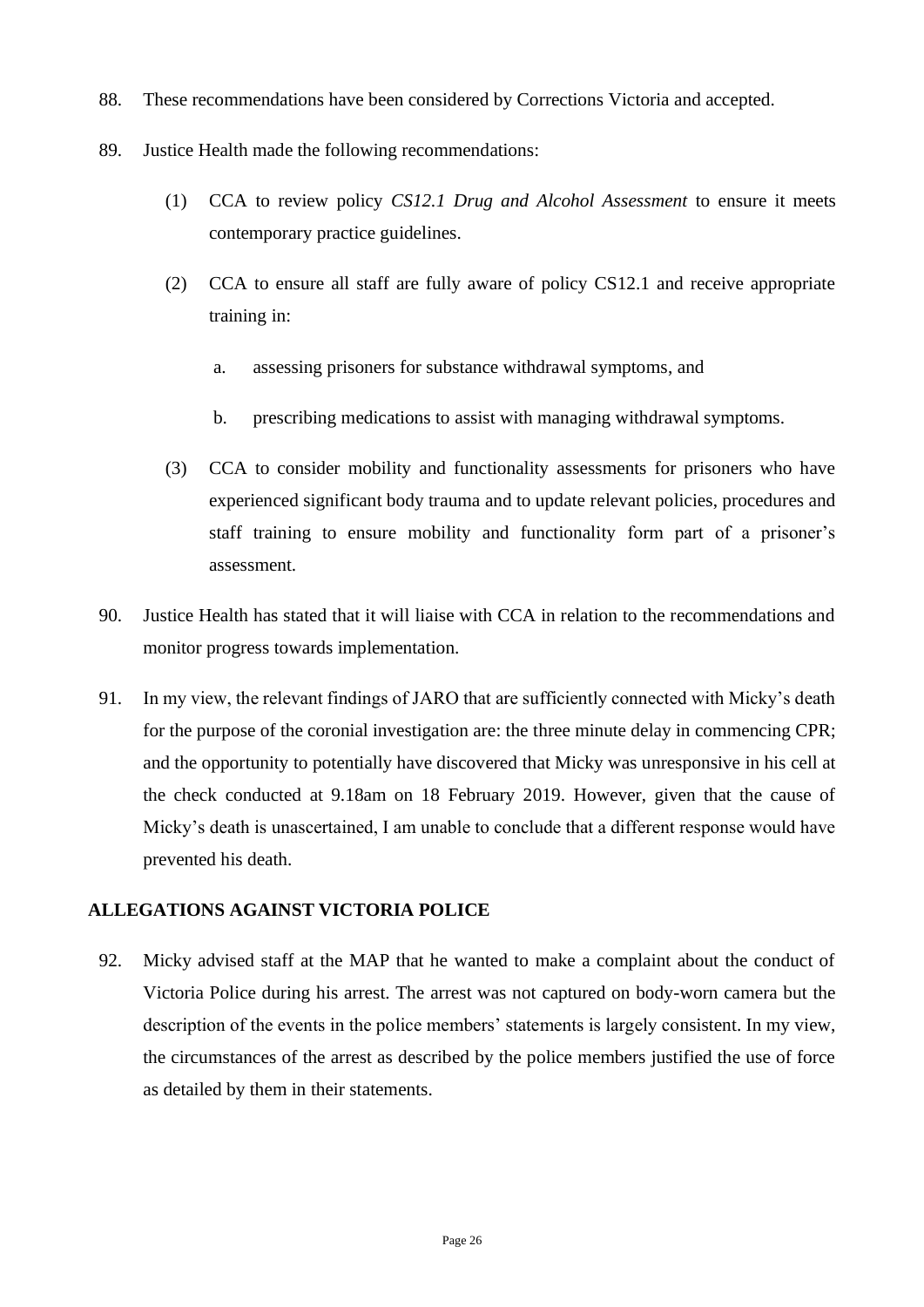93. However, I do note that upon presentation to the Dandenong Hospital, Micky was observed to have some swelling to his right cheek and it was recorded by hospital staff that he was struck with a baton, including to the face. It is not clear from the police statements how any injury to the face was sustained noting that no such injury is referred to in the records from MCC or MAP.<sup>8</sup> When the issue was raised with counsel for the Chief Commissioner at the inquest, she submitted that it was possible that any injury to Micky's face may have been sustained when he was being restrained on the ground. Ultimately, however, I consider that resolution of this issue is not required as part of the coronial investigation as there is no evidence that any of the injuries sustained by Micky during his arrest contributed to his death.

## **FINDINGS AND CONCLUSION**

- 94. Pursuant to section 67(1) of the Coroners Act 2008 I make the following findings:
	- (a) the identity of the deceased was Micky Craig Revera, born 15 April 1978;
	- (b) the death occurred on 18 February 2019 at Melbourne Assessment Prison, 317-353 Spencer Street, West Melbourne, Victoria, 3003, with the cause of death being Unascertained; and
	- (c) the death occurred in the circumstances described above.

I convey my sincere condolences to Micky's family for their loss.

Pursuant to section 73(1B) of the Act, I order that this finding be published on the Coroners Court of Victoria website in accordance with the rules.

<sup>8</sup> There is a reference in the JARO report, p16.